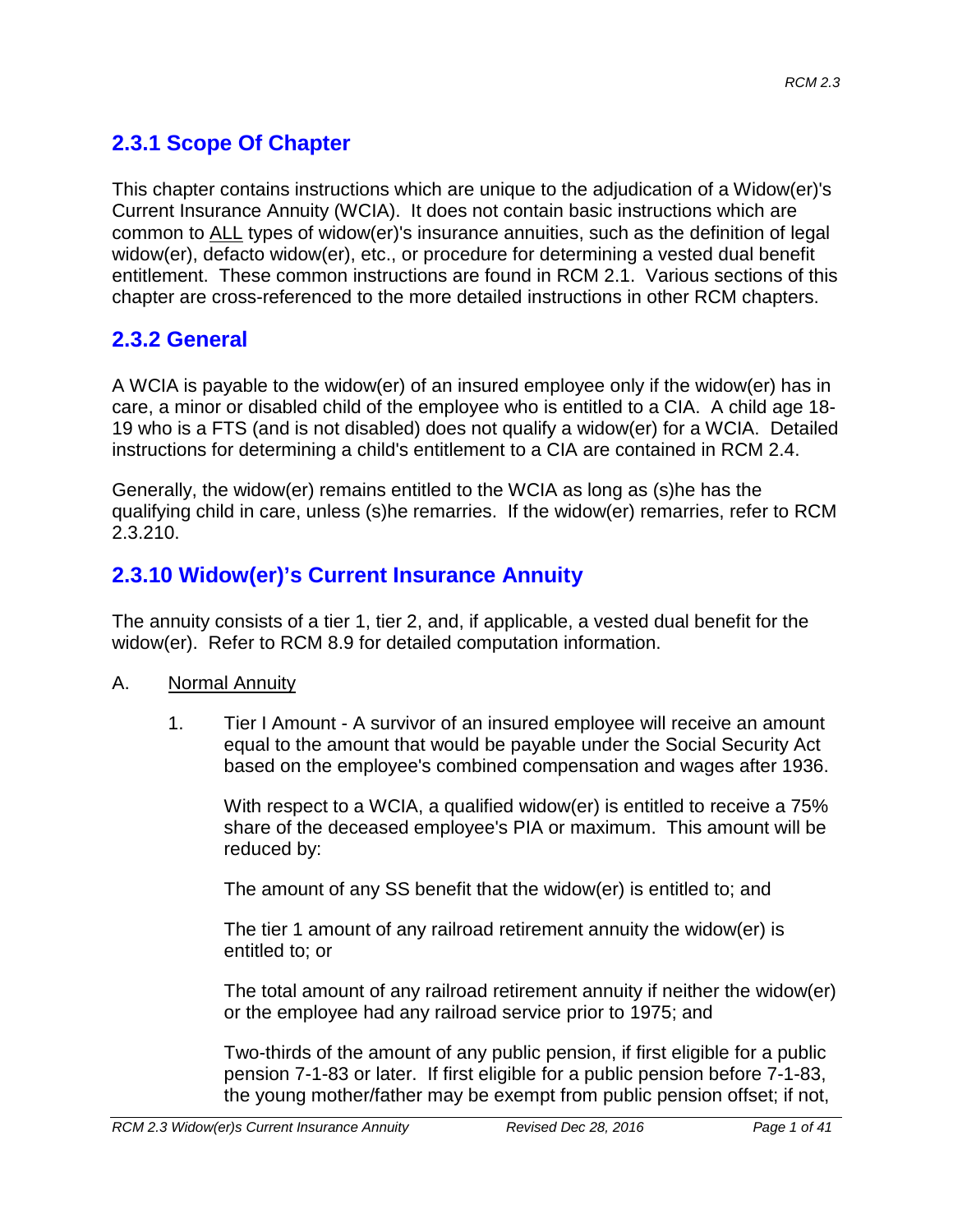Tier I is reduced by the full amount of the public pension. (See RCM 2.1.300-2.1.314 for further information on public service pensions.)

#### Payment of Tier I to Young Mothers/Fathers

In 1937 Act cases, tier I is payable until the last child attains age 18.

In 1974 Act and 1981 Amendment cases, tier I is payable as follows:

Prior to 10-1-81, the tier I was payable until the last child attained age 18.

From 10-1-81 through 7-31-92, the tier I was only payable until the last child attained age 16, unless the grace period was applicable. For young mothers with annuity beginning dates prior to September 1, 1981, there was a grace period which extended the payment to a young mother/father based on a child age 16 or 17 through August 31, 1983.

Beginning August 1, 1992, the tier I is again payable until the last child attains age 18. (See RCM 2.3, Appendix D, for further information on payment of "Nancy Johnson" cases.

Payment of tier I may be affected by certain SSA nonpayment provisions. Refer to SAPT any cases in which alien nonpayment provisions, conviction of a felony, conviction for subversive activities, deportation, including deportation of the deceased employee due to associations with the NAZI government of Germany during World War II, or other nonpayment provisions of the SS Act are involved. Also refer to SAPT any cases in which a disabled child refuses to accept vocational rehabilitation services.

2. 1981 Amendment Tier II Amount - The 1981 Amendment Tier 2 applies in the following situations:

the widow(er)'s annuity is vouchered 10-1-86 or later

the case is an 'D' case, and the widow(er)'s annuity was vouchered 10-1- 81 or later

the case is an 'A' case and the employee's annuity is first vouchered 10-1- 81 or later

The gross tier 2 is 50% of the deceased employee's tier 2. A smaller percentage is payable if the maximum applies. The tier 2 is payable until the last child attains age 18.

3. 30% Tier II Amount Prior to Last Child's Age 16 Attainment - The 30% tier 2 is payable thru age 16 in the following situations: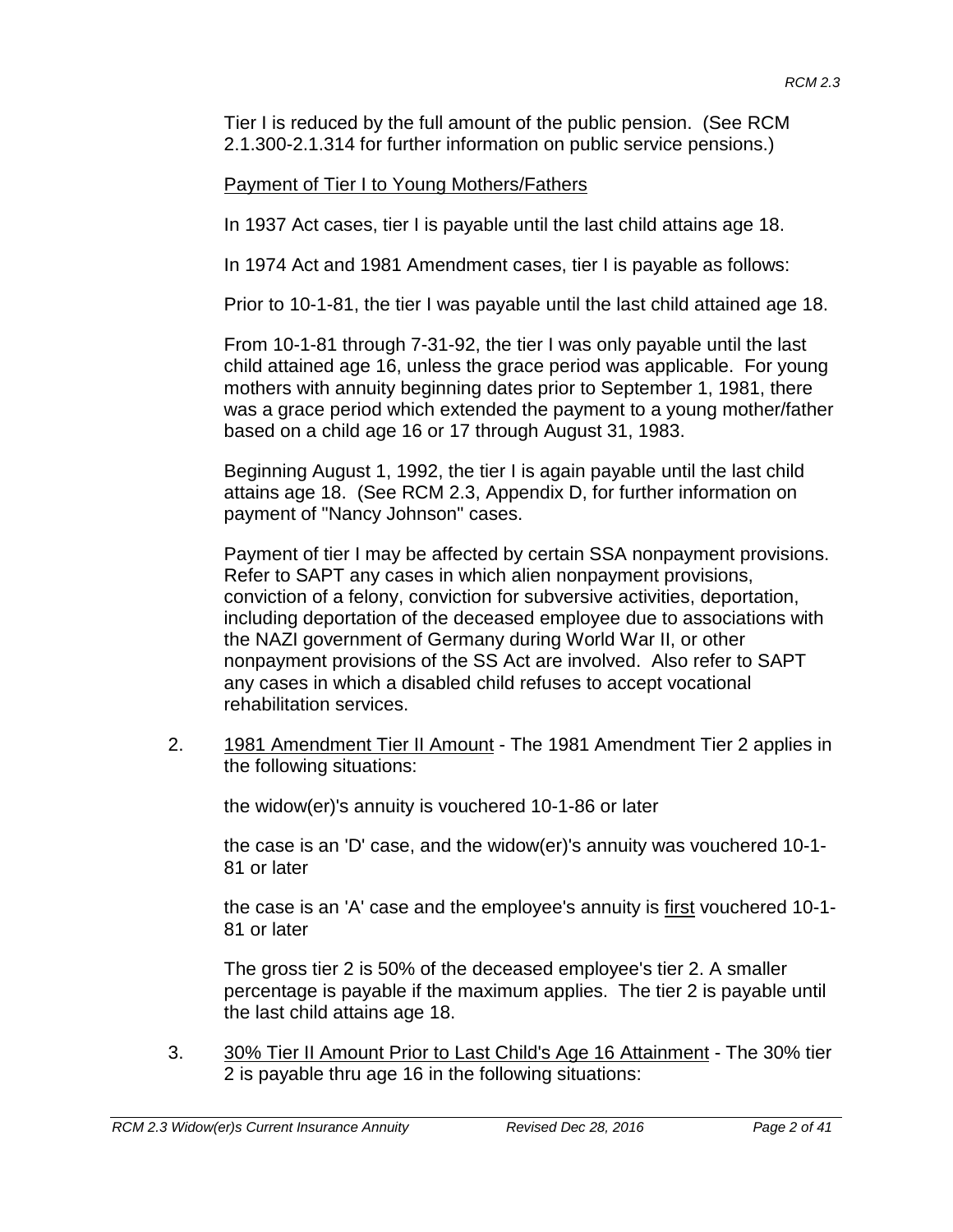- the case is an 'D' case and the widower's annuity was vouchered 9-30- 81 or earlier
- the case is an 'A' case and the employee's annuity was first vouchered 9-30-81 or earlier and the widow(er)'s annuity was vouchered 9-30-86 or earlier
- In such cases, the tier 2 component is equal to 30% of the widow(er)'s gross tier I after reduction for age.
- 4. 30% Tier II Amount Effective With Last Child's Age 16 Attainment In most cases, a 30% tier II is payable until the last child attains age 18. These cases are known as the Costello court cases, because a Board ruling to pay a 30% tier II to eligible widow(er)s was a result of this court case. The widow(er)'s Tier II is computed based on a hypothetical Tier I (Tier I including the widow(er) and any other entitled beneficiary(ies). The hypothetical Tier 1 is also used to compute any other beneficiary's Tier II.)

If any of these conditions are met, a 30% tier II is payable thru the last child's age 18 attainment:

The child attained age 16 after 5-14-86.

The child attained age 16 before 5-14-86 but the widow(er) was not terminated at the time of age 16 attainment, and was still in pay status on 5-14-86.

The child attained age 16 before 5-14-86, the widow(er) was not terminated at the time of age 16 attainment, but was eventually terminated at some point before 5-14-86. However, no overpayment letter was released before 3-14-86 explaining the overpayment and giving the appeal rights. In other words, if an overpayment letter was released 3-14-86 or later, the 30% tier II is payable thru age 18 attainment. The date 3-14-86 is used, because that is 60 days before 5-14-86, the date the Costello Decision was made. At that point it was decided that if the widow(er) still had a right to administrative and/or court review of an action denying benefits as of 5-14-86, the tier II should be paid until the widow(er) no longer had a child under age 18 in her/his care. As long as the overpayment letter was released on or after 3-14-86, she had rights to administrative and/or court review.

The child attained age 16 before 5-14-86, the widow(er) was not terminated at the time of age 16 attainment, but was eventually terminated at some point before 5-14-86. An overpayment letter was released (before or after 3-14-86), and the widow(er) questioned either the overpayment or the reason for termination.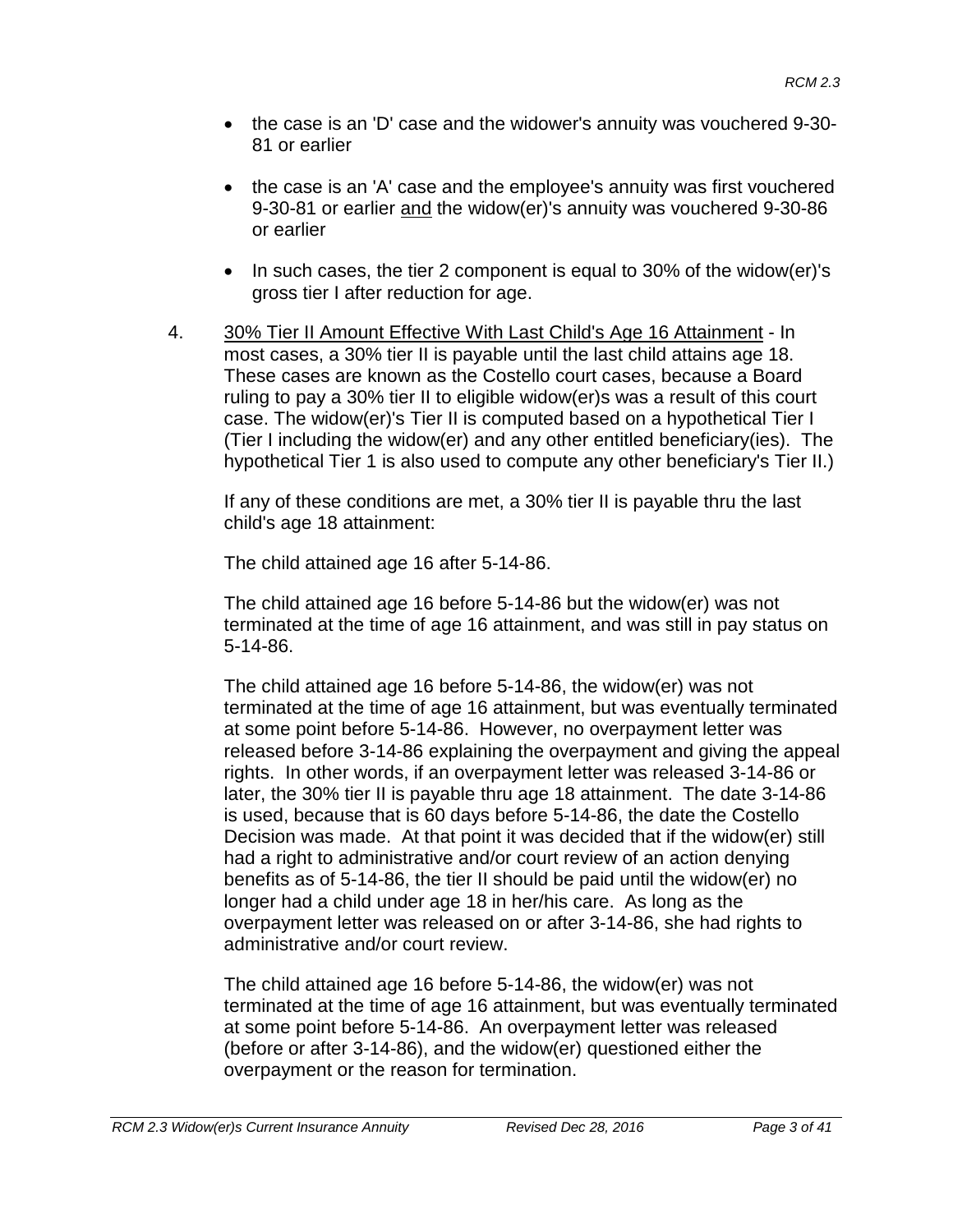The child attained age 16 before 5-14-86, the widow(er) was terminated timely, but she appealed the termination.

The widow(er) had filed an application for annuity based on the care and custody of a child between the ages of 16 and 18 prior to 5-14-86, and a denial had not been processed as of 5-14-86.

5. 30% Tier II Not Payable Effective With Last Child's Age 16 Attainment - The following conditions will not allow the 30% tier II to be payable once the last child attains age 16:

The child attained age 16 before 5-14-86, was terminated timely, and the widow(er) did not appeal the termination.

The child attained age 16 before 5-14-86, was not terminated timely, but was terminated eventually and the overpayment letter was released before 3-14-86. She did not question the overpayment in the time allowed for appeals. Whether the overpayment was recovered or not is not relevant.

It should be noted that if either of these two conditions above apply, the widow(er) is eligible to receive a 1981 Amendment tier II as long as she refiled. The OBD cannot be before 10-1-86.

- 6. 1937 Act Tier II If the widow(er)'s WCIA was awarded under the 1937 RR Act, the 30% tier II remains payable through the last child's age 18 attainment.
- 7. Spouse Minimum Additional Amount In certain cases, a spouse minimum additional amount may be payable in tier II. In general, a widow(er) is entitled to a spouse guaranty rate if (s)he was entitled to a spouse annuity rate in the month before the employee's death. See the detailed instructions contained in RCM 8.9 (G-364.1 instructions) to determine whether the spouse minimum amount should be disregarded or used; and, if used, whether any additional tier II spouse minimum amount is payable.
- 8. Vested Dual Benefit The VDB amount is only payable to a widow who was vested as of December 31, 1974. A young mother is vested for a VDB computation if the following requirements are met:

The deceased employee had 10 years of RR service BEFORE 1-1-75; and

The widow has a permanently or transitionally insured status under the SS Act as of 12-31-74.

NOTE: A young father is not entitled to a VDB because he could not have received such a benefit at SSA on 12-31-74.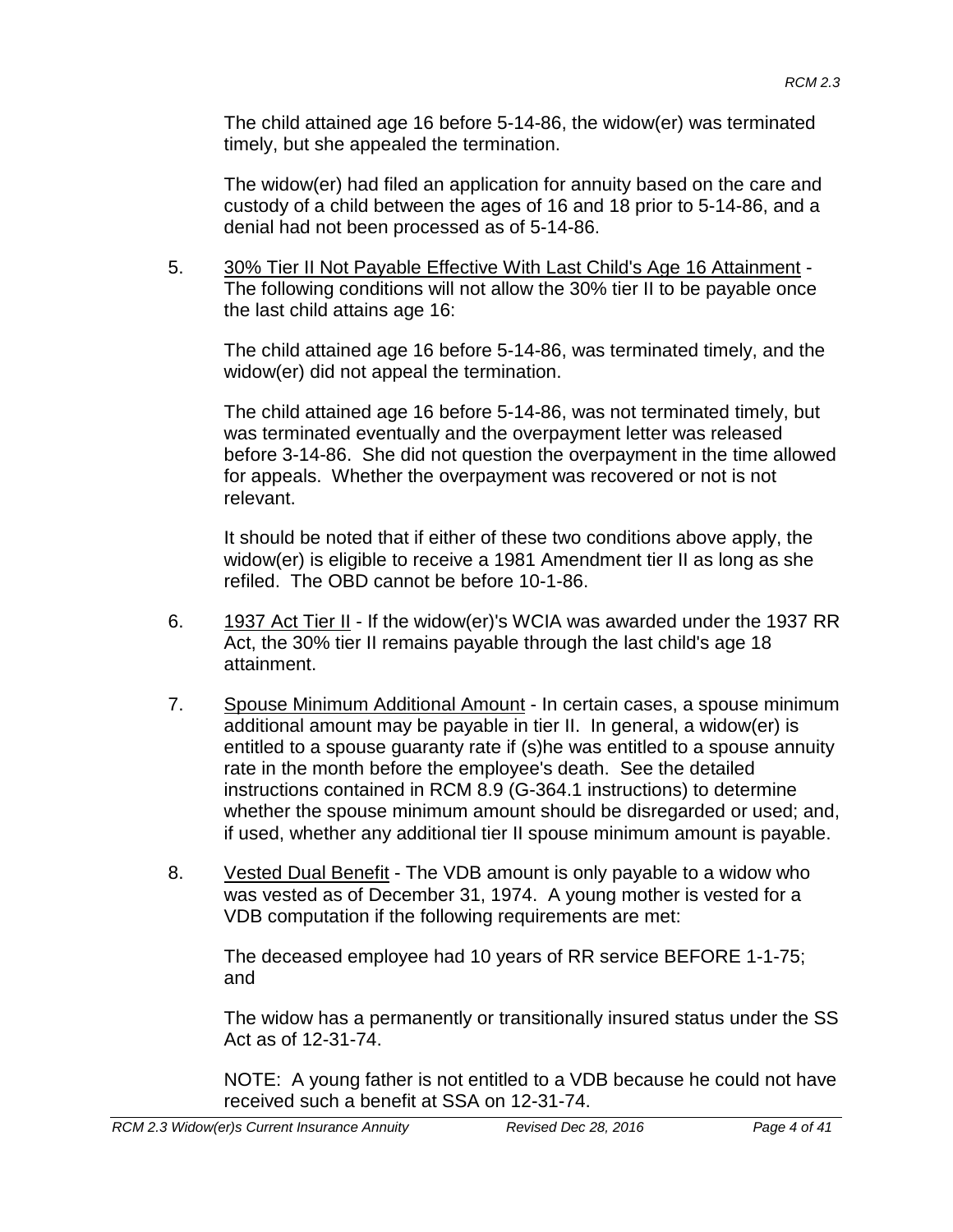Detailed instructions for determining vested dual benefit entitlement are found in RCM 2.1.

The terminating events for VDB entitlement described in RCM 2.1.67 also apply to WCIA cases. In addition, VDB entitlement ends when no child of the deceased employee is entitled to a CIA. If the WCIA is paid on the basis of the widow(er) having a disabled child in care and the child recovers from his disability, VDB entitlement ends with the second month following the month in which the child recovers from the disability.

- B. Spouse Minimum Guaranty The spouse minimum guaranty provides that a spouse, who was entitled to an annuity the month before the death of an employee and was insured for survivor benefits, will receive a widow(er)'s insurance annuity of not less than the amount (s)he received the month prior to the employee's death. If the spouse annuity included an OM increase, the OM increase is excluded from the spouse minimum guaranty. The spouse minimum guaranty is considered in the tier II component and the VDB component if applicable. For more detailed information refer to the G-364.1 instructions in RCM 8.9.
- C. Widow(er) Initial Minimum Amount **(WIMA)** Guaranty.—The Railroad Retirement and Survivor Improvement Act of 2001 guarantees that a widow(er) type beneficiary's annuity will be calculated using 100 percent of the tier 2 that would have been used to compute the annuity for the deceased employee on the survivor OBD. This guaranty is called the WIMA, and is effective February 1, 2002.

The WIMA is computed as a component of the 1981 Amendment tier 2; therefore, only widow(er)s and young mother/father paid under the 1981 Act are eligible for the guaranty.

# **2.3.15 Eligibility Requirements**

In addition to being the legal, or de facto (deemed) widow(er) of the employee, the applicant must meet the following requirements:

- A. Age The widow or widower must be under age 65 when initially awarding a WCIA.
- B. Marriage Requirement The widow(er) must meet one of the marriage requirements explained in RCM 2.1.15B.
- C. Child in Care The widow(er) must have a child of the employee, who is entitled to a CIA (other than an FTS), in care, at the time (s)he files an application.

#### **2.3.16 Eligibility When Employee Had Less Than 120 Months Of Service**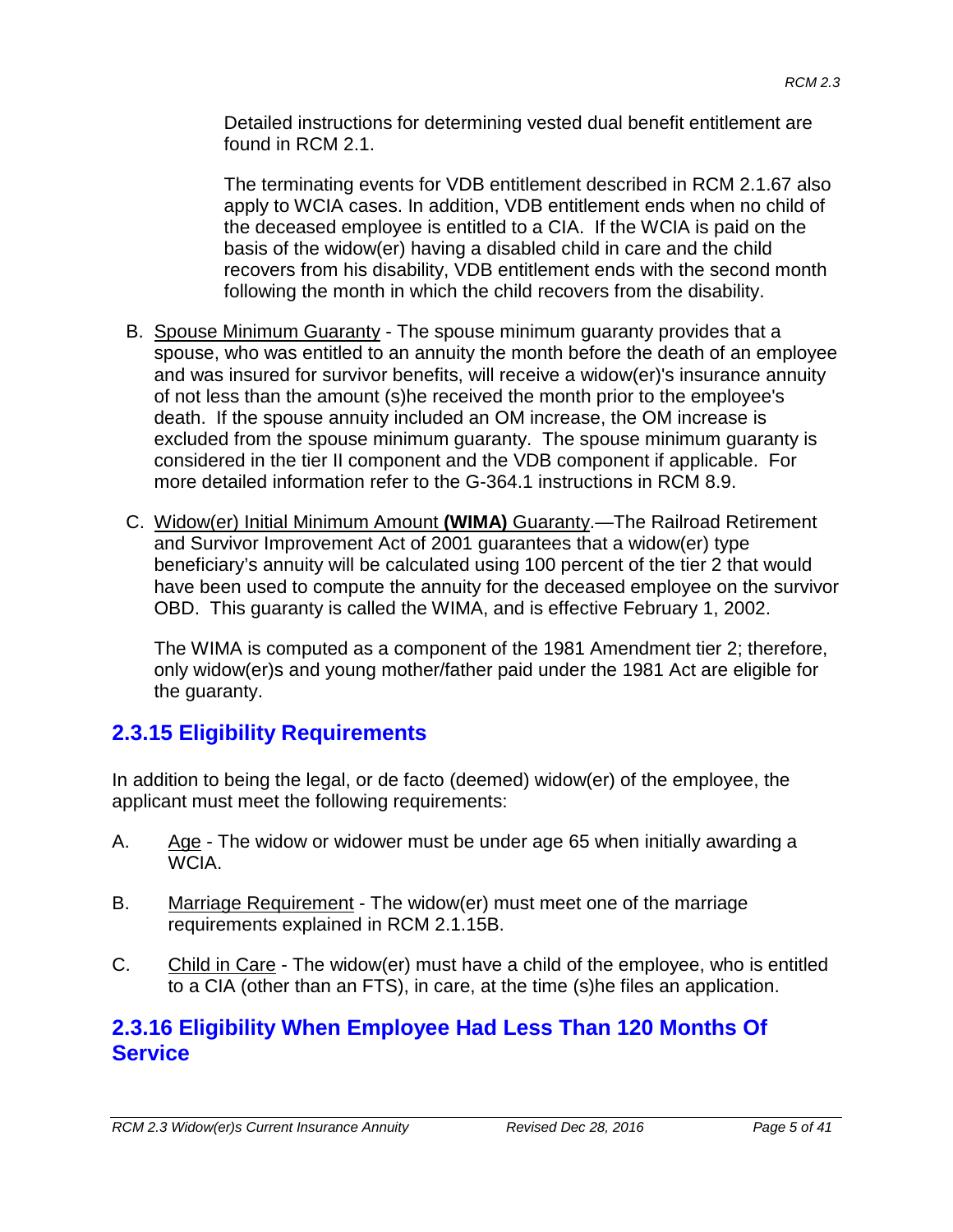For a complete explanation of the 120 service month requirement and the exceptions to this requirement please see RCM 5.6.4.

### **2.3.17 Entitlement Requirements**

To be entitled to a WCIA, the widow(er) must meet:

- Meet the requirements in the preceding sections; and
- Not have remarried (a remarried widow(er), however, can receive an annuity for months prior to the month (s)he remarries); and
- Not be age 65 and entitled to a WIA; and
- File an effective application.

### **2.3.18 Beginning Date**

The beginning date and retroactivity of a mother's /father's insurance annuity (WIA) is explained in FOM-I-111.20, FOM-I-111.51 and FOM-I-112.9.3.

### **2.3.19 Restrictions**

- A. Restricted Employment A widow(er) may not receive a WCIA for any month during which (s)he works for an employer covered by the RR Act.
- B. Earnings Restrictions Regular survivor earnings restrictions apply until the month before attainment of age 72 if attainment of age 72 is before 1-1-83 or age 70 if attainment of age 70 is 1-1-83 or later.
- C. Child Not in Care A widow(er) may not receive a WCIA for any month in which (s)he does not have a child entitled to a CIA in care.

#### **2.3.20 Surviving Divorced Mother/Father Also Entitled To Other RR Act Annuity**

- A. Entitled to RR Act Retirement Annuity A widow(er) may receive both a retirement annuity under the RR Act and a WCIA, but the WCIA must be reduced in tier I.
- B. Entitled to RR Act Parent's Insurance Annuity When the widow(er) of an insured employee is also entitled to a parent's insurance annuity based on the earnings record of another employee, (s)he will normally receive the higher of the two annuities. However, at the widow(er)'s election, s(he) may receive benefits on the record that results in a LOWER monthly annuity rate. For example, it may be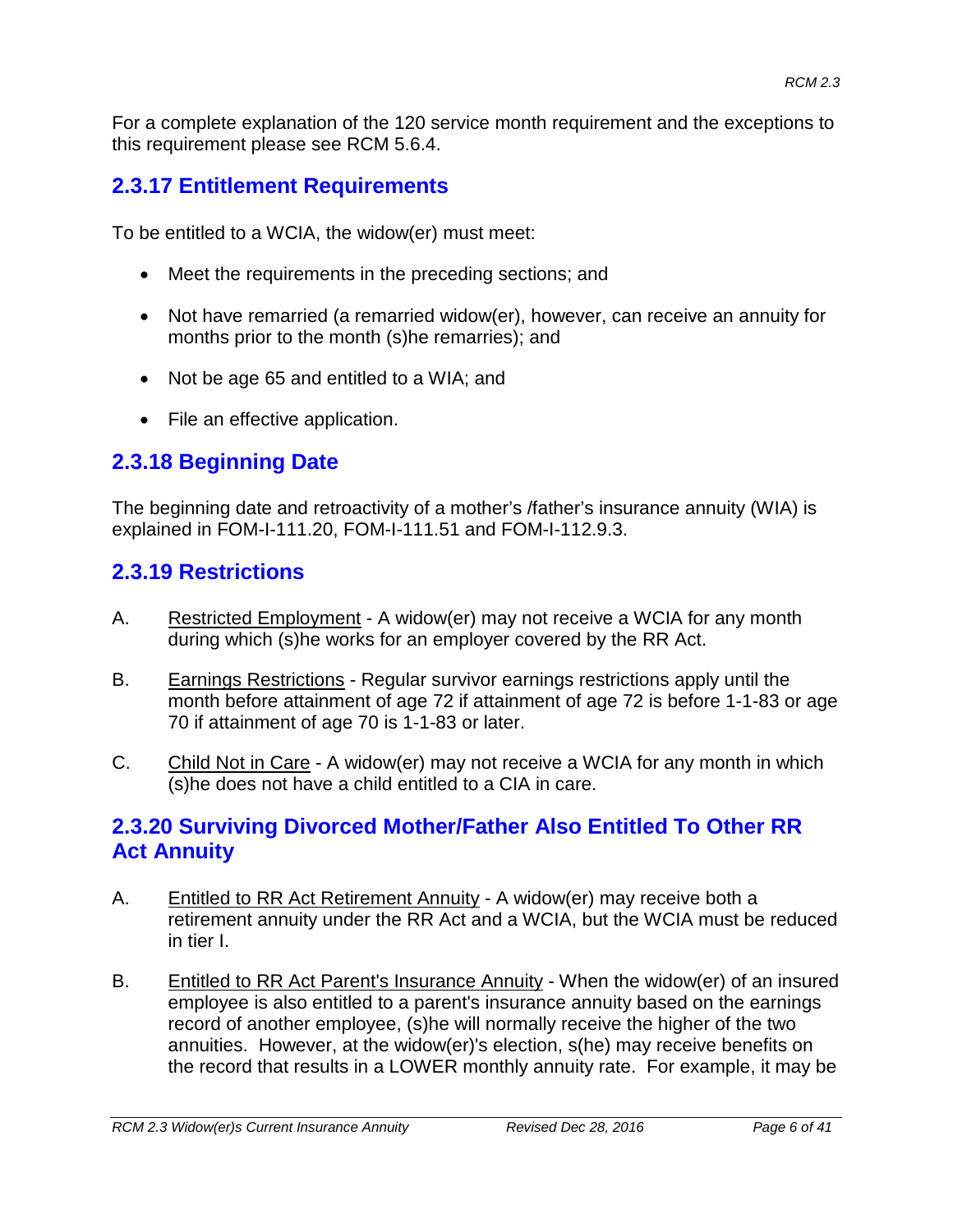to a widow(er)'s advantage to elect to receive the lesser benefits for herself, so that other entitled beneficiaries can receive higher benefits for themselves.

The election to receive a smaller annuity is revocable and may be made on a month-by-month basis. A signed statement by the applicant is sufficient proof of election. This differs from an election to receive an RLS, which is an irrevocable election and must be made on Form G-126.

If it appears that it would be to a widow(er)'s advantage to receive the lesser annuity, release a memo to the F/O advising them of the facts of the case and requesting a contact with the annuitant. If the widow(er) wants the smaller annuity, secure a signed statement that establishes that the widow(er) is aware that (s)he is electing the smaller benefit.

An LSDP is not payable on the account that the annuity is not paid on because there is eligibility to a monthly benefit, whether or not it is paid.

If it does not appear to be to the widow(er)'s advantage to receive the smaller annuity, award the higher annuity, and terminate the lower annuity.

### **2.3.21 When Entitlement Ends**

A WCIA ends with the month before the month in which any of the following events occur:

- The widow(er) dies; or
- The widow(er) attains age 65 and is entitled to a WIA; or
- The widow elects to receive a parent's insurance annuity; or
- The widow(er) remarries; or
- The widow(er) no longer has in care a child of the deceased employee who is entitled to a CIA (other than FTS.) Generally, a child is "in care" through the last month the widow(er) and child stopped living together regularly, if they lived together for at least one full day of that month (see RCM 4.7.99 for a complete definition of "child in care").

NOTE: If the WCIA is paid on the basis of the widow(er) having a disabled child in care and the child recovers from disability, pay the WCIA for two months after the month in which the child recovers.

#### **2.3.30 Evidence Requirements**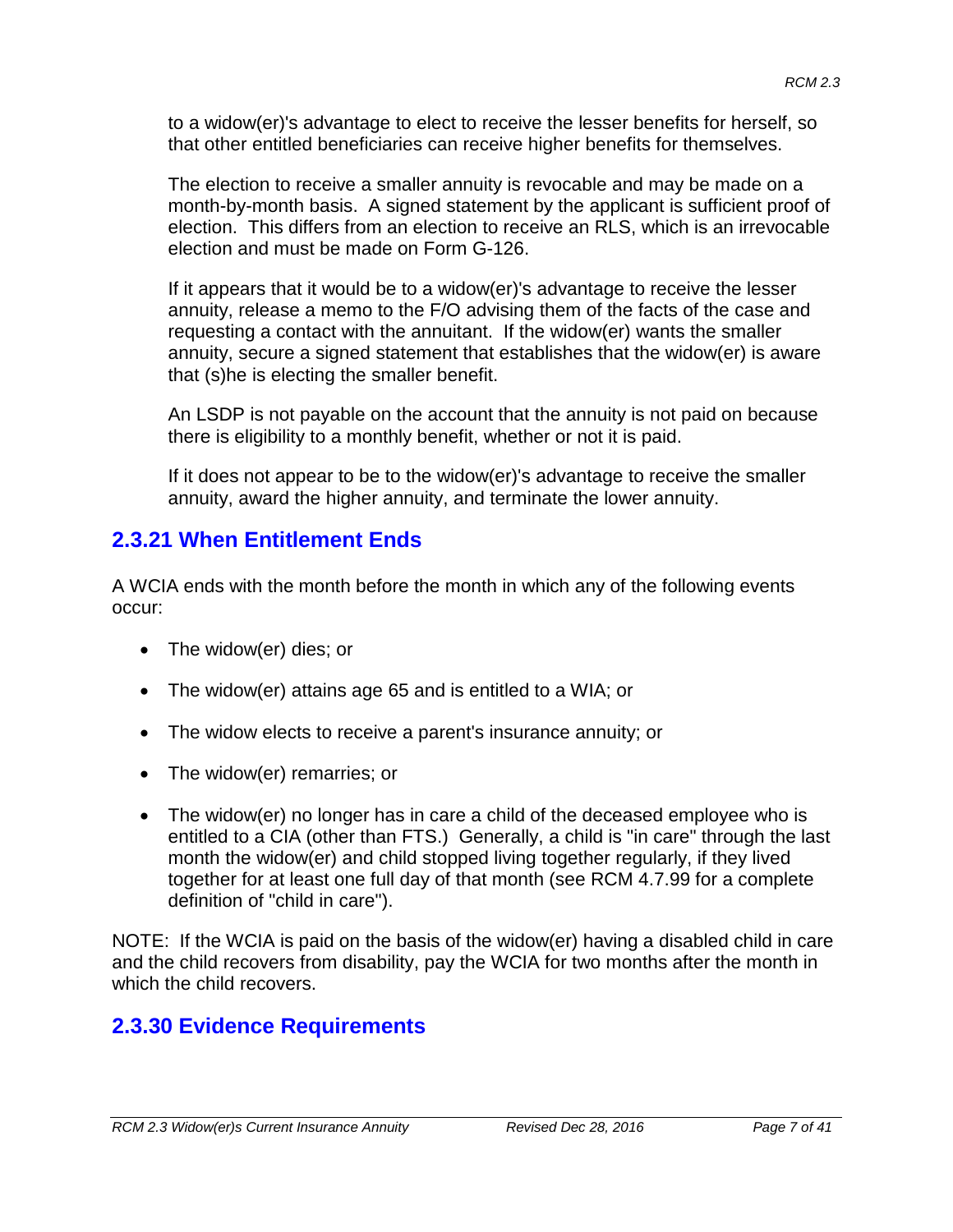| <b>Evidence</b>                         | <b>When Required</b>                                                                                                                                                                                                                |
|-----------------------------------------|-------------------------------------------------------------------------------------------------------------------------------------------------------------------------------------------------------------------------------------|
| Application                             | Always                                                                                                                                                                                                                              |
| Death of Employee                       | Always                                                                                                                                                                                                                              |
| Age of Child                            | Always                                                                                                                                                                                                                              |
| <b>Relationship of Child</b>            | Always                                                                                                                                                                                                                              |
| In Care                                 | Always. Ordinarily, the widow(er)'s statement on the<br>application that the child lives with him/her will be<br>sufficient. No additional proof of living with is<br>required unless the file contains conflicting<br>information. |
| Marriage                                | Always. (Prior to 6-1-58 documentary evidence was<br>not required for a spouse annuity; spouse's<br>statement of marriage was accepted if verified by the<br>employee on G-346.)                                                    |
| <b>Amount of Other RRA</b><br>Annuity   | Always.                                                                                                                                                                                                                             |
| <b>Amount of SSA Benefits</b>           | Always.                                                                                                                                                                                                                             |
| Age of Widow(er)                        | If widow(er) will attain age 60 before youngest child<br>attains age 18. In such a case, WCIA may be<br>awarded without POA but case should be controlled<br>to secure it.                                                          |
| Age of Employee                         | In "A" cases POA is required only if the employee's<br>DOB has not been previously verified                                                                                                                                         |
|                                         | Effective 03-01-2004 POA of deceased employee is<br>required in all "D" cases when a survivor recurring<br>application is filed.                                                                                                    |
| Legal Adoption of Child                 | When widow(er) seeks to qualify on that basis.                                                                                                                                                                                      |
| Disability of Child                     | When widow(er) claims child 18 or over is disabled.                                                                                                                                                                                 |
| <b>Termination of Prior</b><br>Marriage | When there is reasonable doubt whether prior<br>marriage of employee or widow(er) was ended.                                                                                                                                        |
| M/S                                     | When the employee's M/S after 1936 would be<br>creditable either under RR Act or under SS Act.                                                                                                                                      |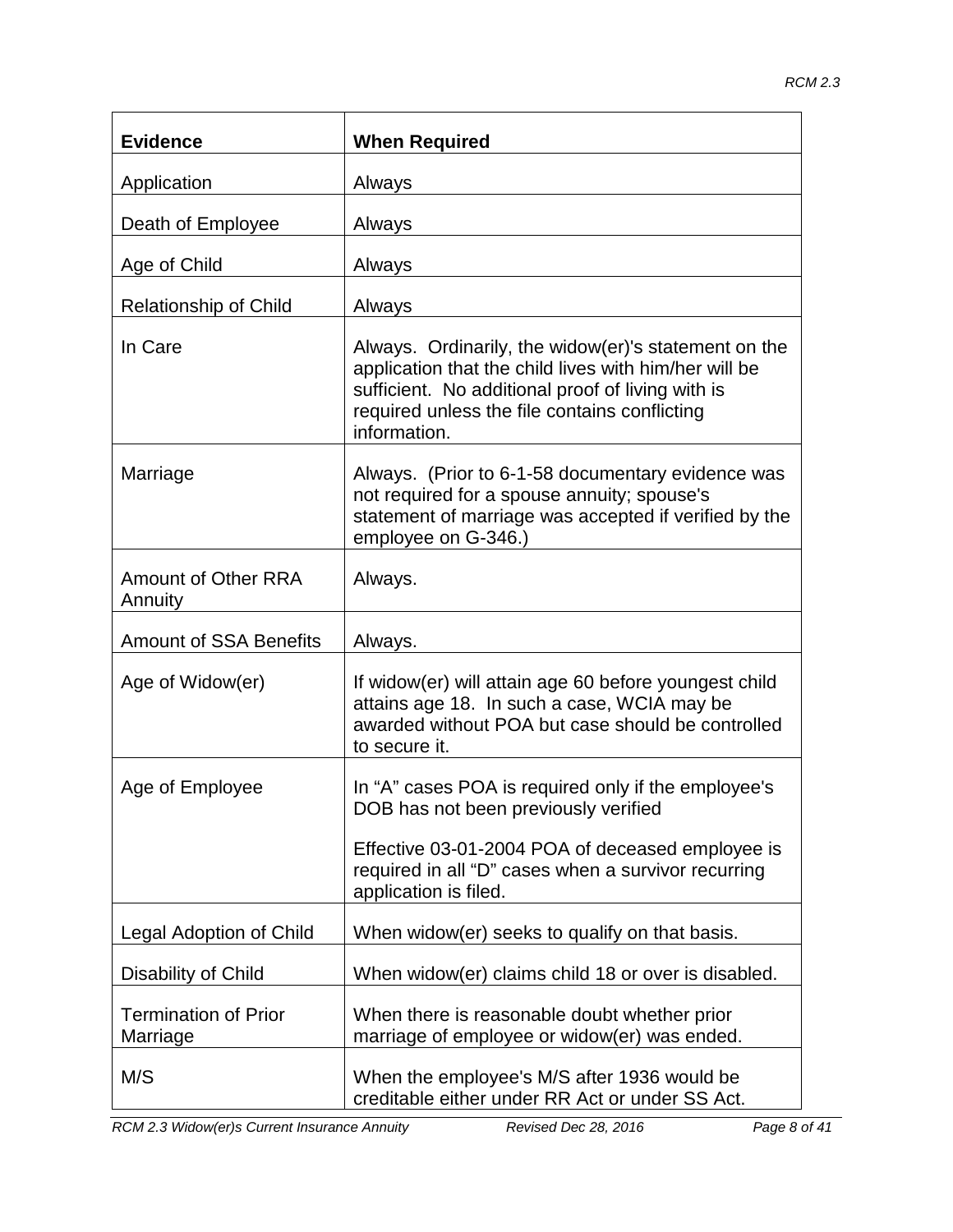| Guardianship (AA-5)                  | If quardian or other legal representative is selected<br>as representative payee. |
|--------------------------------------|-----------------------------------------------------------------------------------|
| Amount of Wages and<br><b>SEI</b>    | If employee worked in SS employment after 1936, or<br>engaged in SEI after 1950.  |
| Living With                          | Generally required only in cases of entitlement prior<br>to 11-1-66.              |
| <b>Public Pension</b><br>Information | Always.                                                                           |

### **2.3.36 Use of Payments Made On Behalf Of Children**

If the widow(er) does not agree to use payments made on behalf of the child(ren) for the benefit of such child(ren), do not pay the widow(er) the child(ren)'s share. In such a case, develop for a substitute payee to receive the child(ren)'s share.

### **2.3.37 Handling Cases Involving an Alleged Disabled Child**

A. General - When a case involving an alleged disabled child is received, prepare a G-325. Request a wage breakdown and report of employers from SSA if the child has an SS A/N or has worked after 1936. Forward the case to the disability programs section for a disability determination. Make the "in care" determination before sending the folder to the disability programs section, if possible. See C below.

NOTE: It is not necessary to wait for the wage breakdown or outstanding medical evidence. Send the file to DPS as soon as the development action is initiated. If material is received while the case is in DPS, forward the material directly to DPS.

- B. Child Age 18
	- 1. Child Rated Disabled Handle as follows:
		- a. Widow(er) Initially Filing Make an "in care" determination in accordance with RCM 4.7. If the widow(er) does not have the child in care, deny the widow(er)'s application, but award a CIA to the child.
		- b. Widow(er) Currently on Rolls If the child's disability was developed as the result of an RL-175 notice, handle as in 'a' above. If the child is still in care, prepare a manual award to process the case.
	- 2. Child Rated Not Disabled Handle as follows: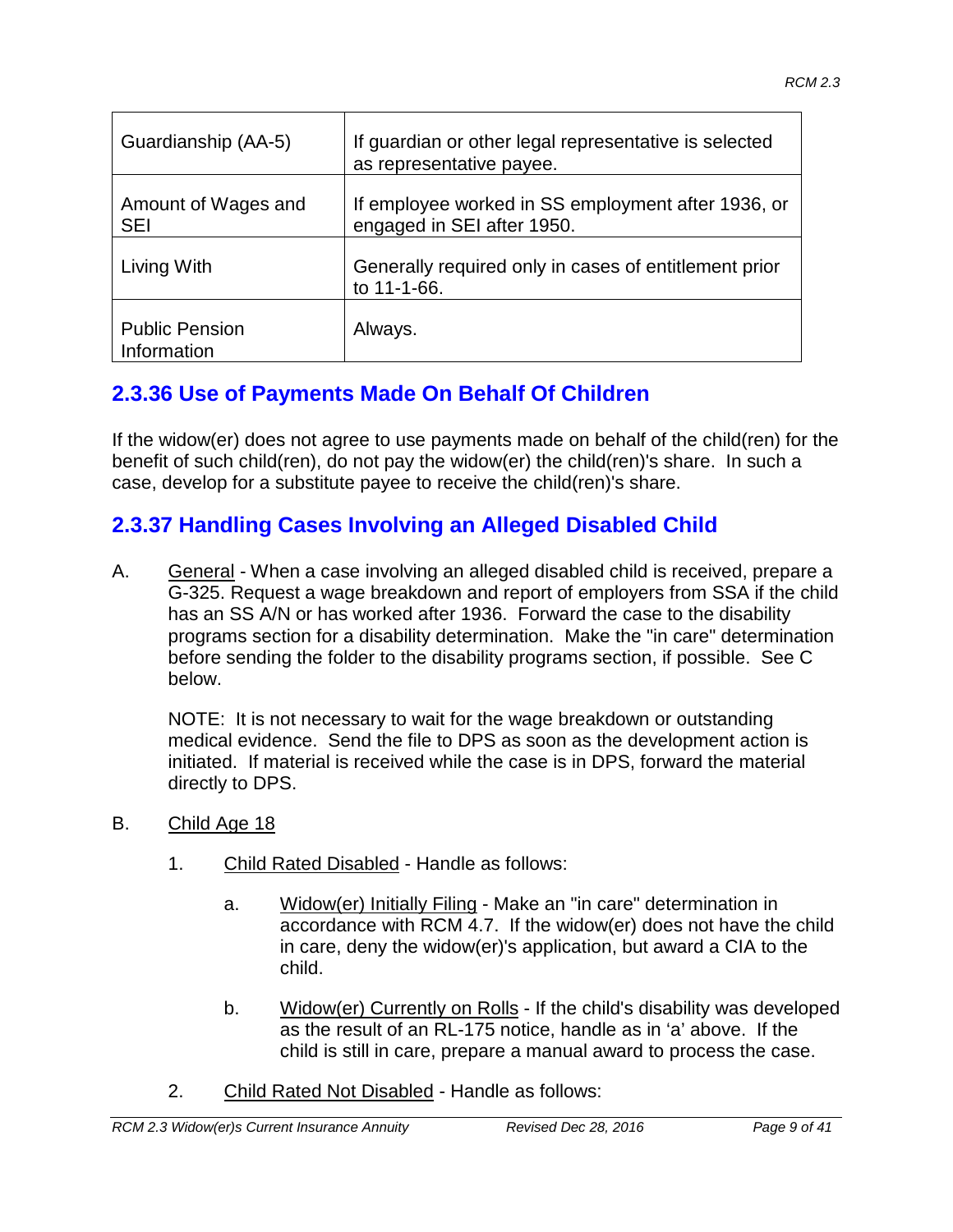- a. Widow(er) Initially Filing If the widow(er)'s eligibility depends solely upon having the alleged disabled child in care, deny the application.
- b. Widow(er) Currently on Rolls When the child's disability was developed as the result of an RL-175 notice and the widow(er)'s continuing eligibility depends on the child, prepare the denial letter by completing Form G-225. Take appropriate action to terminate payments effective with the month the child attains age 18.

If the alleged disabled child is also an FTS, develop to pay him as such when it is apparent that he will not qualify as a disabled child. In such a case, the widow(er) cannot qualify on the basis of having an FTS in care, but the child's annuity may be continued.

NOTE: If the widow(er) will no longer be entitled on the basis of a child in care, but alleges (s)he is disabled in response to the RL-175, develop the widow(er)'s claim in accordance with RCM 2.2.

C. Child Age 16 or 17 Prior to August 1, 1992 - The field office will develop an AA-19a and medical evidence only if it appears the child will qualify the mother or father for tier I benefits, since the child will not be paid as a disabled child until age 18. Therefore, if it is determined that the disabled child will not qualify the mother or father for tier I benefits because the child is not "in care" as defined in RCM 4.7, the child should not be rated for disability until age 18. If the "in care" requirements for a disabled child are not met, the widow(er) is still entitled to an annuity until the child attains age 18, marries, dies, or leaves her care.

If the widow(er) and child are not currently being paid, they may be paid an annuity before the case is sent for a disability rating.

- 1. Child Rated Disabled Handle as follows:
	- a. Widow(er) Initially Filing As long as the child is "in care," the widow(er) is entitled to a full annuity. The child is paid with the beneficiary symbol "C" until age 18. Send a G-59 to Research to inform them that the minor child is disabled. Include code paragraph 524.1 or 524.2 and 836.3 in the award letter.
	- b. Widow(er) Currently on Rolls As long as the child is "in care," the widow(er) is entitled to a full annuity. The child is paid with the beneficiary symbol "C" until age 18. Send a G-59 to Research to inform them that the minor child has been rated disabled. If no award action is necessary, release code letter 560.3 to the widow(er). If the annuity must be adjusted or reinstated, include code paragraph 524.1 or 524.2 and code paragraph 836.3 in the award letter.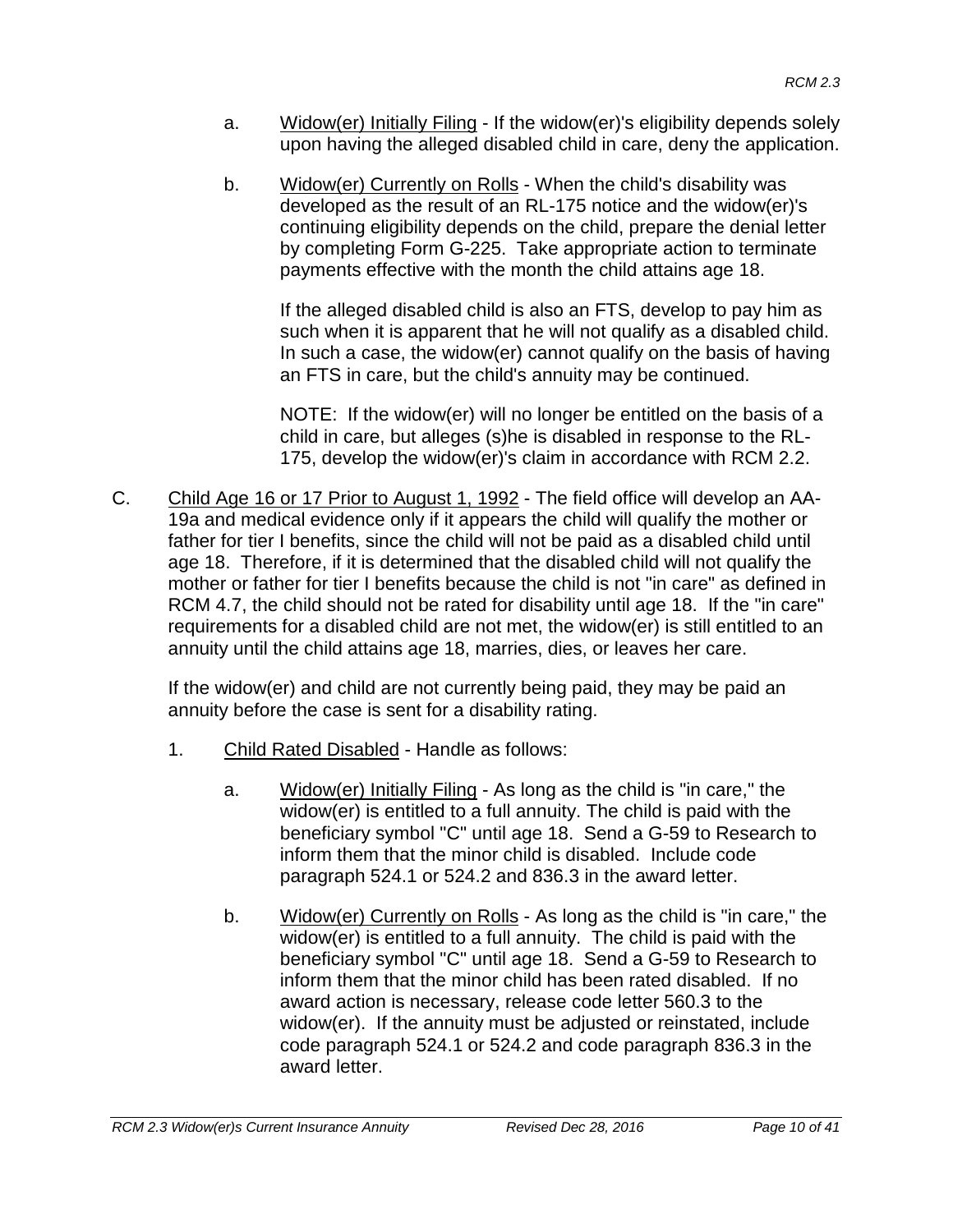- 2. Child Rated Not Disabled Handle as follows:
	- a. Widow(er) Initially Filing The widow(er) is technically entitled to an annuity until the child attains age 18, marries, dies, or leaves her (his) care, but no tier I is payable. Pay widow the 1981 tier II only until the child attains age 18.
	- b. Widow(er) Currently on Rolls The widow(er) is technically entitled to an annuity until the child is 18, marries, dies or leaves her (his) care. However, tier I is no longer payable. Take appropriate action to adjust payments effective with the month the child attains age 16.

#### D. Child Attains Age 16 on or After August 1, 1992

Beginning August 1, 1992, the Board approved a change in policy which ceased the termination of tier I benefits to the young mother/father whose last child attained age 16. Therefore, the disability determination for a child will now be developed at the time the child attains age 18.

### **2.3.40 Initial WCIA Awards**

A widow(er) must be under age 65 when initially awarding a WCIA. Although a widow(er) of an insured employee may be eligible for a WIA at age 60, consider a widow(er) age 60 through 64 with a child in care as a young mother/father (75% beneficiary). Such a widow(er) will convert to a 100% beneficiary with age reduction, if appropriate, effective with the earlier of:

- The first day of the month in which (s)he no longer has a child in care; or
- The first day of the month in which (s)he attains age 65.

If the widow(er), age 60 or over, who is entitled to a WCIA, asks if (s)he could receive a higher rate, recompute the case at the WIA rate reduced for age and furnish the widow(er) full information. (S)he may elect to receive this rate if (s)he wishes.

WCIA cases can be awarded via SURCAL unless one of the circumstances listed in RCM 9.1 Appendix B, G-360 instructions exists. Handle manually any case which falls into one or more of the listed exceptions.

### **2.3.45 Spouse To WCIA**

A. General - So that (s)he may continue to receive benefits without interruption, the widow(er) of an employee with at least 120 months of RR service and a C/C is deemed to have filed an application for WCIA. (S)he continues to receive the spouse annuity until the WCIA is awarded, unless evidence in file creates doubt as to the eligibility for a WCIA. However, such payments are restricted to a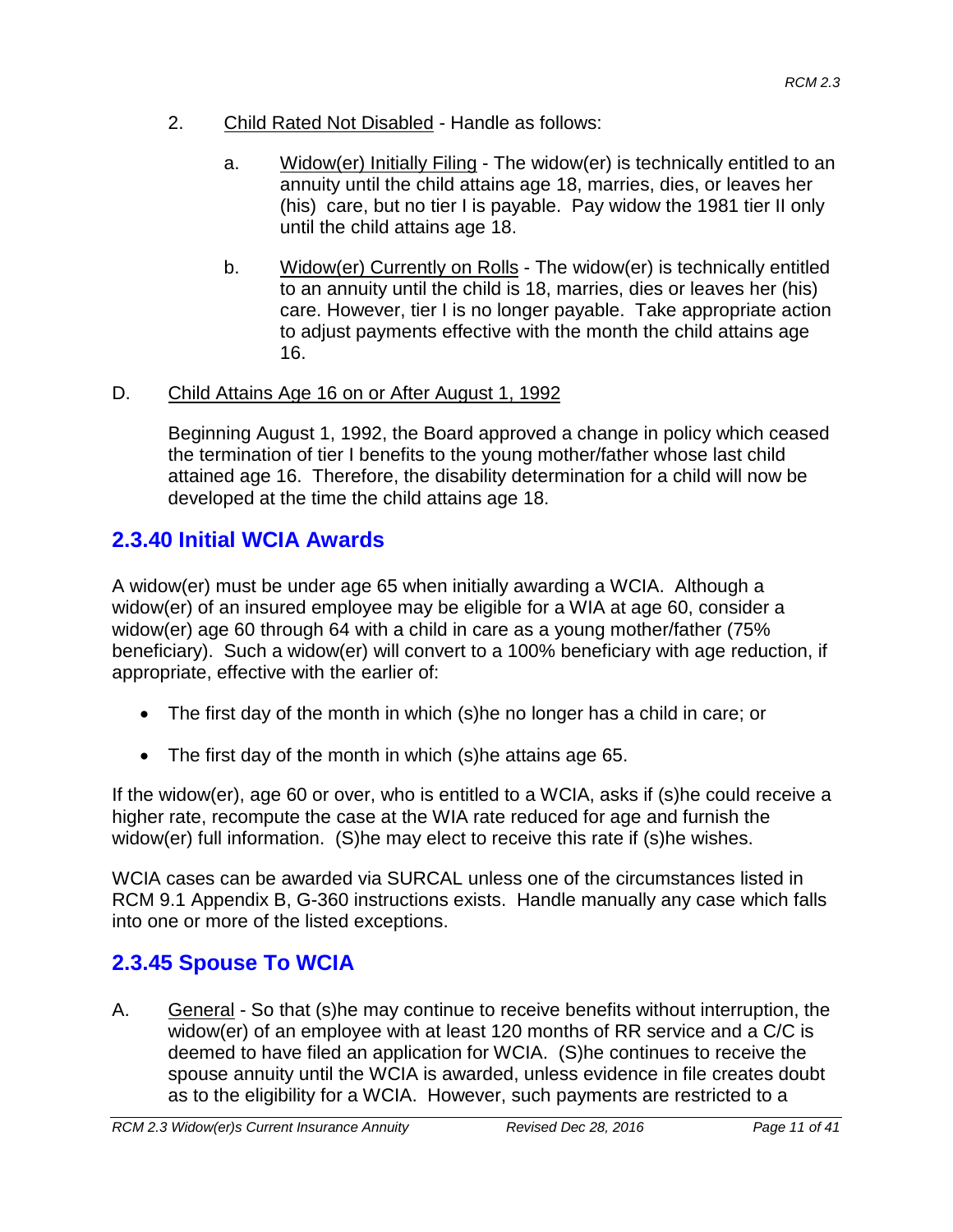"reasonable" period after the month in which the employee died. If first notice of death is received more than six months after the month of death, suspend the spouse annuity and request the F/O to determine why the widow(er) has not filed.

B. Application Filed Before the 6 Month Notice Received - If the widow(er) is not eligible for a WCIA terminate the spouse annuity and set up any overpayment in accordance with RCM 6.6.

When the widow(er) is eligible for a WCIA, prepare the case for payment. Do not terminate the spouse annuity if the WCIA will be awarded on a recurring basis. However, if the initial award will be a one-payment-only due to death, child no longer in care, etc., terminate the spouse annuity.

C. Application Not Filed Before the 6 Month Notice Received - If the 6 month notice is received and an application has not been filed, request the F/O to determine why the widow(er) does not file (e.g., death or child not in care) and whether payments made to the widow(er) after the employee's death were proper.

If the widow(er) meets all requirements for entitlement to and receipt of WCIA, other than the filing of an application, the spouse payments made before filing an application are not erroneous. The rule applies regardless of the reason for failure to file (i.e., whether (s)he died or merely neglected to file) and, if (s)he died, regardless of the date (s)he died.

If the widow(er) died before filing an application, the widow(er)'s share of the WCIA or any difference between the widow(er)'s share and the spouse annuity in force at death is an annuity due but unpaid at death (see RCM 2.7).

### **2.3.46 DWIA To WCIA**

If the widow(er) is currently receiving a DWIA and (s)he now has an eligible child in care, convert the DWIA to WCIA. As long as (s)he continues to have an entitled child in care, (s)he may receive a WCIA.

# **2.3.47 Converting WCIA To WIA**

The widow(er) of an employee with 120 months RR service and a C/C is eligible for a WIA at age 60. No application is needed to convert an in-force WCIA to a WIA.

Ordinarily, a WCIA is not converted to a reduced WIA until the widow(er) is no longer entitled to a WCIA. However, if a widow(er), aged 60-64 entitled to a WCIA, asks to receive a higher rate, tell the widow(er) the amount of the reduced WIA and the consequences of electing to receive it. (S)he may elect to be paid the WIA rate after (s)he has been furnished this information. If (s)he does so, do not offer the widow(er) the option to cancel (Code Paragraph 509) in the award letter when initially awarding, or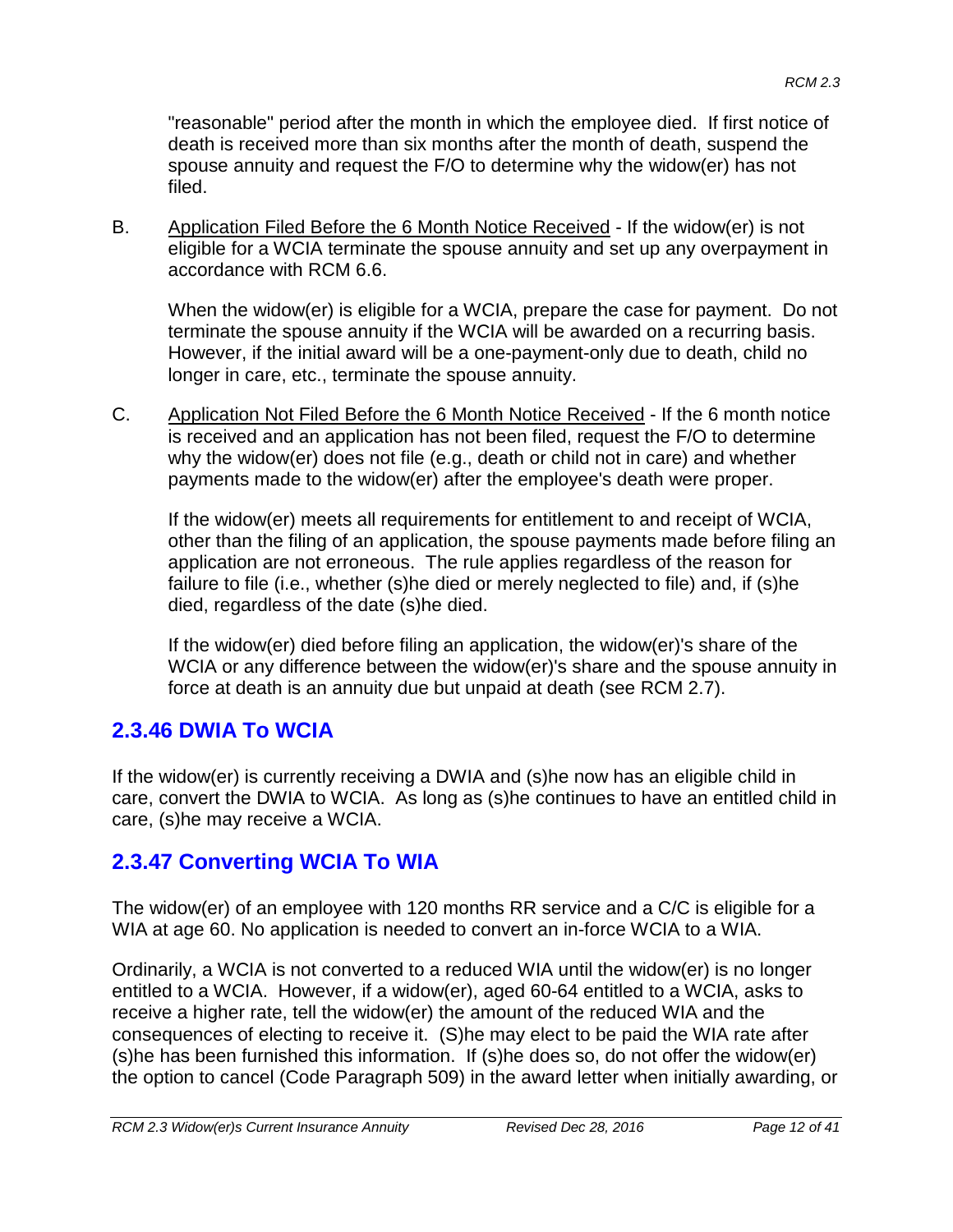recertifying to, the reduced WIA. Retroactivity of the WIA rate in such a case is restricted to the latest of the following:

- The 12th month before the month (s)he submits the election; or
- The month in which (s)he attained age 60; or
- The month of the widow(er)'s WCIA DOE.

Usually conversions from WCIA to WIA will occur as follows:

- A. At or After Age 50, But Before Age 60 If a widow(er)'s entitlement to a WCIA terminates in or after the month in which (s)he attains age 50 and before (s)he has attained age 60, (s)he may continue to be paid only if (s)he qualifies for a disabled widow(er)'s annuity (DWIA).
- B. At or After Age 60, But Before Age 65 If the last child in the widow(er)'s care attains age 18 or leaves the widow(er)'s care while the widow(er) is between the ages of 60 and 65 and in pay status, the widow(er)'s annuity must be converted to a reduced age WIA rate (provided that all eligibility requirements are met) based on the widow(er)'s age at the time of the conversion.

Upon receipt of such a case,

- review file to determine if proof of age for the widow(er) is in file, and
- recertify WCIA to (D)WIA or, if benefits were terminated, prepare a reinstatement-recert award for the (D)WIA.

NOTE: If proof of the widow(er)'s age is not is file, initiate development for the proof through the field office. Do not award the WIA until this proof is received.

C. Offering Cancellation Option - If the widow(er) is between the ages of 60 and 65 and the WIA rate is reduced in tier I, the option of returning the WIA check(s), cancelling the annuity and reapplying later must be offered with the first payment at the reduced rate. Use CP 509 for this purpose. In EDP awards CP 509 will be included automatically. In manual awards, in addition to the usual information included in the ALTA award letter, request CP 509.

If the WIA at 65 will be no higher at 65 because the RIB limitation rule applies initially, do not offer the widow(er) an option to cancel.

If the widow(er) has been rated disabled for Medicare purposes, add the following to the award letter if CP 509 is included:

"If you choose to terminate your annuity payments now and select a later beginning date, you will no longer be qualified for Medicare before age 65".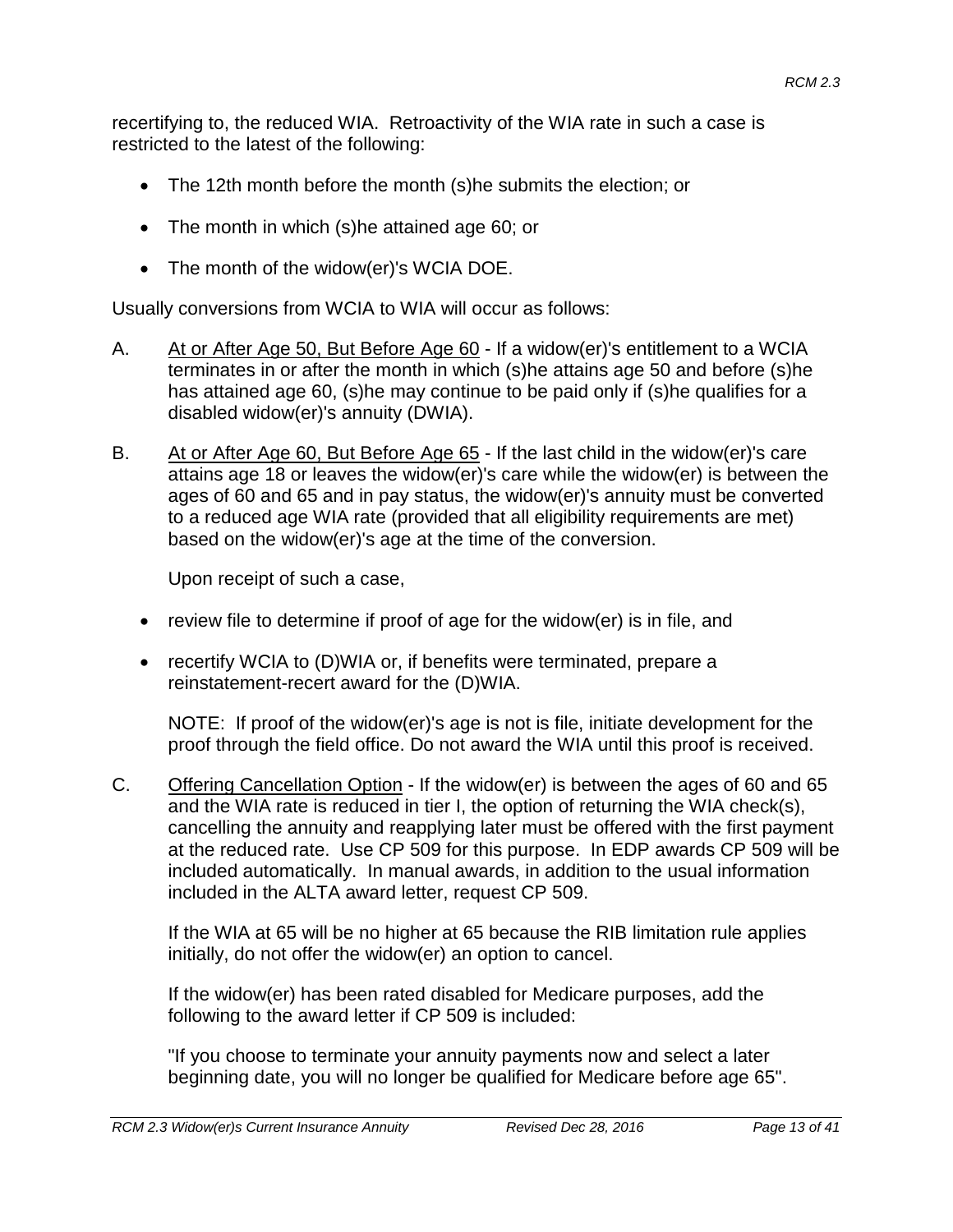D. Conversion of WC-to-W, Widow Age 65 - If, in the month in which a widow(er) attains age 65, (s)he still has a child under age 18 in care, the diary program will produce a referral. The referral will contain the message "NO COMPUTER ACTION TAKEN--PROCESS MANUALLY--WIDOW AGE 65--CHILD INVOLVED." Upon receipt, convert the case to a WIA even though the maximum may prevent any increase in the monthly benefit rate. Establish the widow(er)'s OBD as the first of the month in which (s)he attained age 65.

When the child's annuity terminates, recertify the widow(er)'s annuity to the full WIA rate to which (s)he is entitled.

NOTE: If the conversion will cause the total family benefits to decrease; send the case to SAPT before the conversion.

# **2.3.100 Surviving Divorced Mother's (Father's) Annuity**

A surviving divorced mother (father) is an individual divorced from an employee who has died and who had 120 months of railroad service and a current connection but only if (s)he:

- is the natural mother (father) of the employee's child, or
- legally adopted the employee's child while (s)he was married to him (her) and before the child attained age 18, or
- is the mother (father) of a child who was legally adopted by the employee while (s)he was married to him (her) and before the child attained age 18, or
- was married to the employee at the time both of them legally adopted a child under age 18.

Note, however, that the surviving divorced mother (father) must have in her (his) care a child who is under age 16 or age 16 or over and disabled to be entitled to a benefit.

# **2.3.101 Surviving Divorced Mother's (Father's) Annuity**

The annuity consists of a tier I component only. It is equal to a 75% share of the EE's PIA or maximum. This amount is reduced by:

• The amount of any SS benefit.

The Railroad Retirement net tier I amount or total employee annuity. Refer to RCM 8.9, G-364.1, item 42 instructions. If the surviving divorced mother/father becomes entitled to a railroad retirement spouse annuity, only the higher of the spouse or surviving divorced mother's/father's annuity is payable.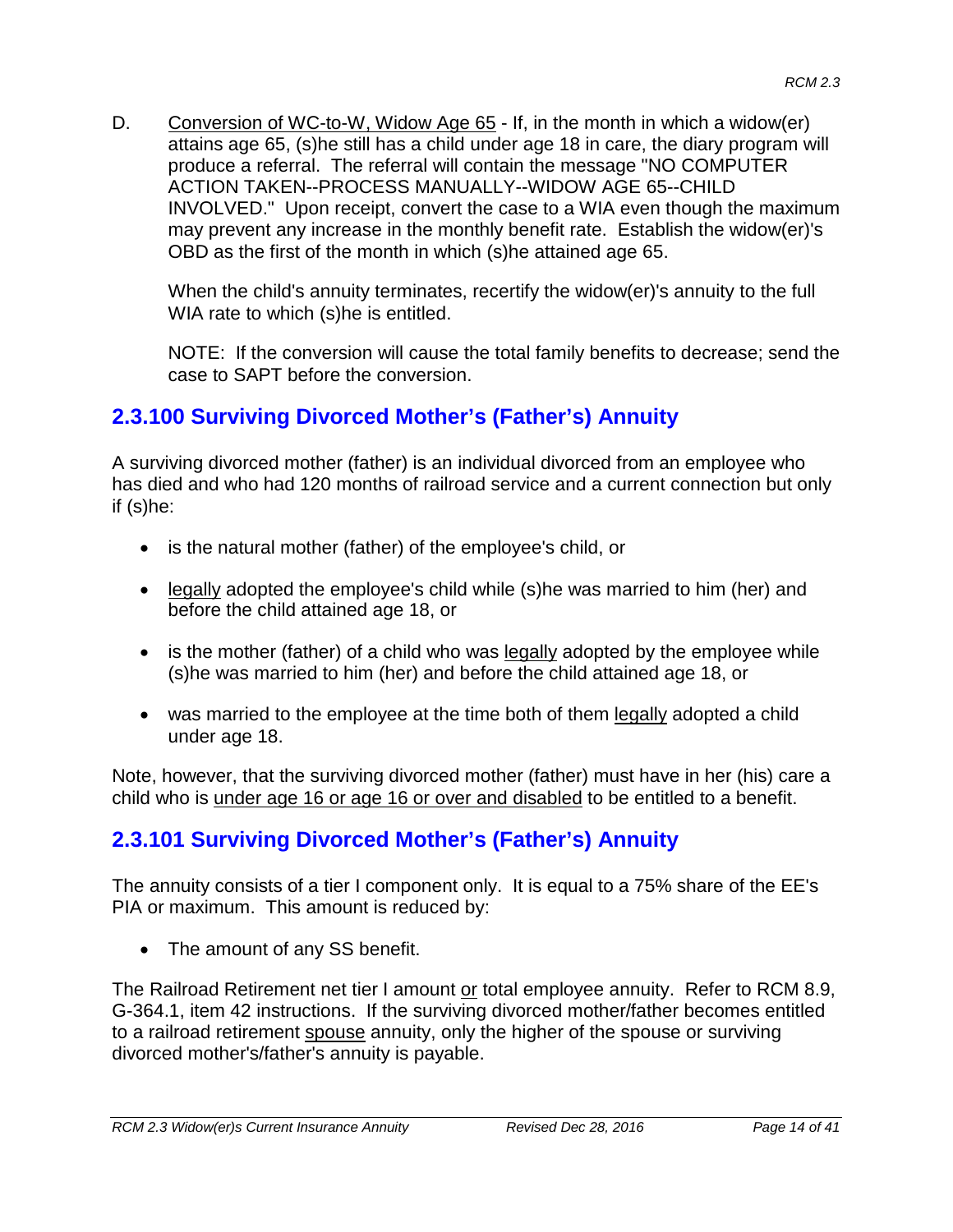Two-thirds of the amount of any public pension if first eligible for a public pension 7-1-83 or later. If first eligible for a public pension before 7-1-83, the surviving divorced mother/father may be exempt from public pension offset; if not, Tier I is reduced by the full amount of the public pension. (See RCM 2.1.300-2.1.314 for further information on public service pensions.)

Payment of the Tier I benefit may be affected by certain SSA nonpayment provisions. Refer to SAPT any cases in which alien nonpayment provisions, conviction for subversive activities, deportation, (including deportation of the deceased employee due to associations with the NAZI government of Germany during World War II), or other nonpayment provisions of the SS Act are involved.

# **2.3.102 Eligibility Requirements**

In addition to having been divorced from an employee who has died and who had 120 months of railroad service or at least 60 months of RR service after 1995, and a current connection, an applicant for a surviving divorced mother's (father's) annuity must meet the following requirements:

A. Age - The surviving divorced mother (father) must not be entitled to a surviving divorced spouse's annuity, that is, (s)he should be under age 65.

NOTE: If an individual files who is over age 65, and who has a child under age 16 or over age 16 and disabled in her (his) care, and (s)he cannot qualify as a surviving divorced spouse because (s)he does not meet the 10-year marriage requirement, (s)he may be paid as a surviving divorced mother (father).

- B. Marriage The surviving divorced mother (father) must:
	- have been finally divorced from the employee. (There is no 10-year marriage requirement.)
	- Be unmarried.

(S)he may qualify as a surviving divorced mother (father) even though (s)he remarried after the divorce from the employee as long as the later marriage or marriages have terminated.

NOTE: If an applicant is married at the time of filing, but was unmarried at some time in the retroactive period, (s)he can be paid for those months in the retroactive period during which (s)he is entitled. (See RCM 2.3.104 "Beginning Date" for information on retroactivity.)

If, at the employee's death, the divorce has not become effective so as to finally dissolve the marriage, the applicant may qualify as a young mother (father) rather than as a surviving divorced mother (father).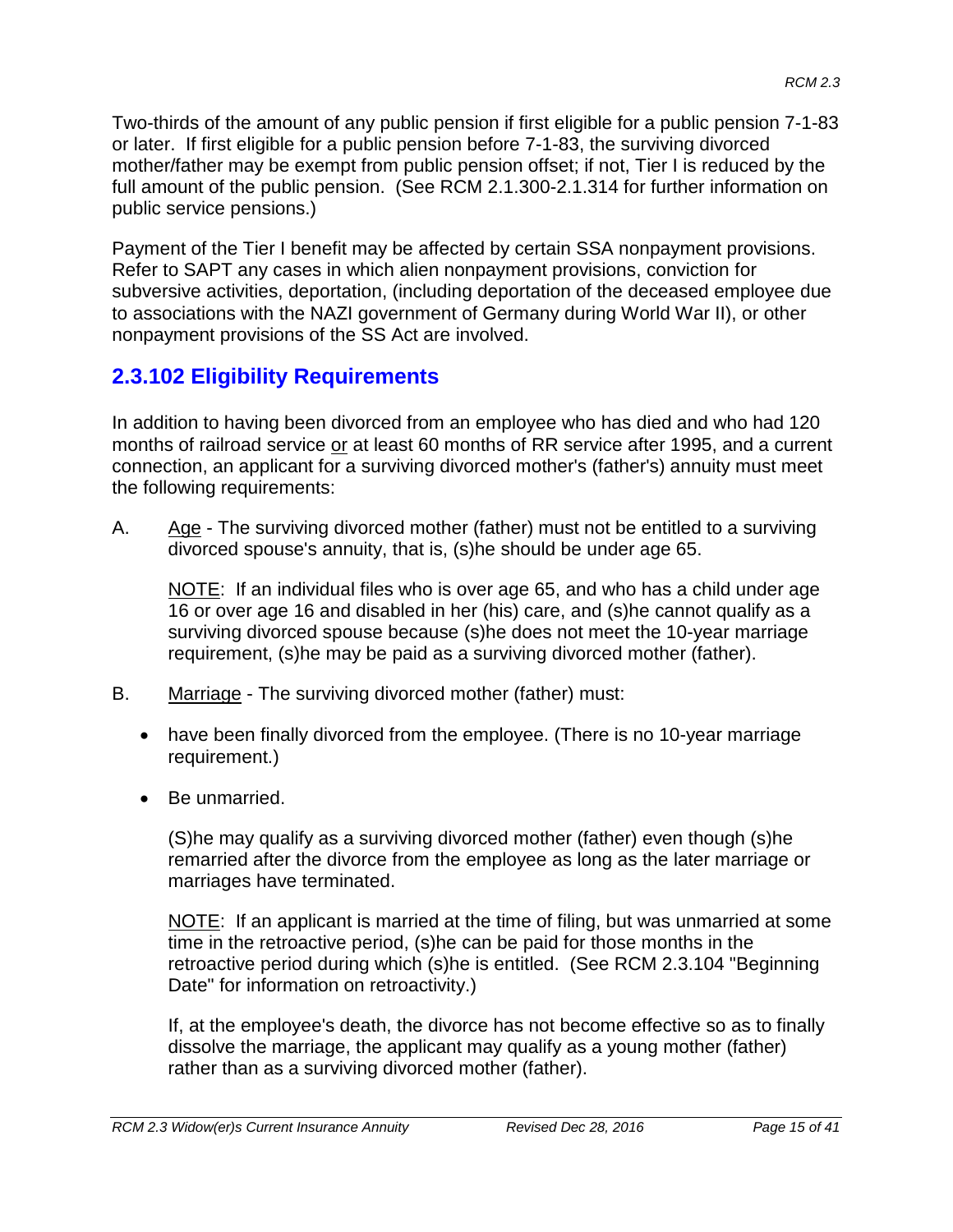- C. Child in Care The surviving divorced mother (father) must have in her care the employee's natural or legally adopted child who is;
	- under age 16 or age 16 or older and disabled, and
	- entitled to a child's annuity on the employee's account. (The child does not actually have to be receiving an annuity.)
- D. RIB The surviving divorced mother (father) must not be entitled to an RIB which equals or exceeds 75% of the employee's PIA.

# **2.3.103 Filing**

To be entitled to a surviving divorced mother's (father's) annuity, the applicant must:

- meet the eligibility requirements outlined above.
- file an application.

Surviving divorced mothers (fathers) will complete an AA-18 to apply for an annuity.

# **2.3.104 Beginning Date**

The beginning date and retroactivity of a surviving divorced mother's/father's insurance annuity is explained in FOM-I-111.20, FOM-I-111.51 and FOM-I-112.9.3.

# **2.3.105 Restrictions**

- A. Earnings Restrictions A surviving divorced mother (father) under age 70 is subject to regular survivor earnings restrictions.
- B. Child Not in Care A surviving divorced mother's (father's) annuity is not payable for any month in which (s)he does not have a child entitled to a child's annuity in her (his) care.

### **2.3.106 Surviving Divorced Mother (Father) Entitled To Other RR Act Annuity**

- A. Entitled to RR Act Retirement Annuity A surviving divorced spouse may receive both a surviving divorced mother's (father's) annuity and a retirement annuity under the RR Act, but the surviving divorced mother's (father's) annuity must be reduced for the net tier I amount of the retirement annuity, or if applicable, the total retirement annuity.
- B. Entitled to 1974 Act Spouse's, Widow's or Parent's Annuity If the surviving divorced mother/father annuity is larger, entitlement to the other annuity exists;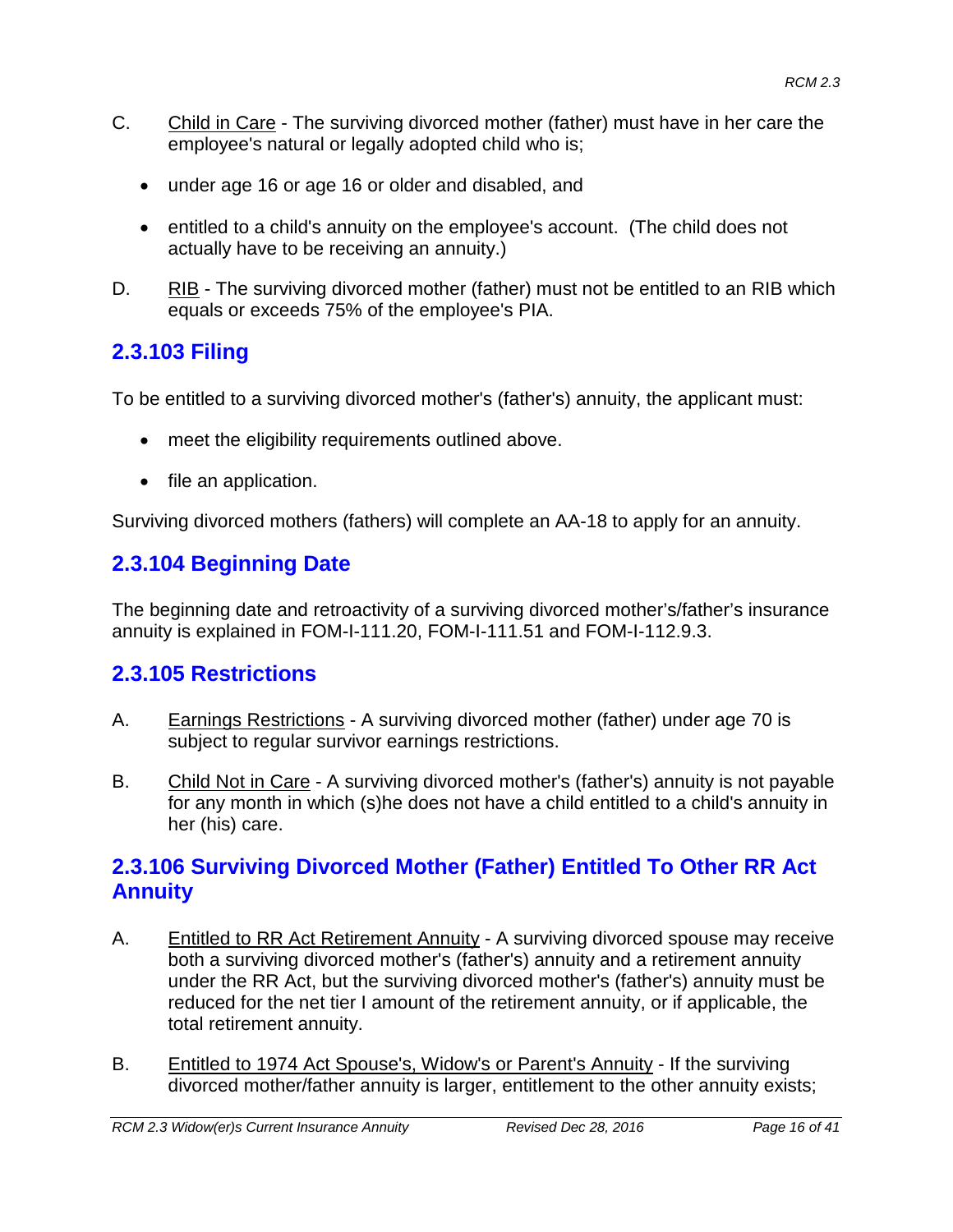however, it is not payable. If the surviving divorced mother/father annuity is smaller, no entitlement exists and the annuity should be terminated using code 46, or denied as appropriate. Any overpayment should be recovered from the 74 Act annuity.

If the 74 Act Annuity terminates and the surviving divorced widow(er)'s current insurance annuity is payable, a new application will be required.

NOTE: The surviving divorced mother/father cannot elect to receive the smaller 1981 Act annuity as there is no entitlement.

C. More Than One 1981 Act Survivor Annuity Involved - If an individual files for more than one of these annuities (s)he is only entitled to the larger annuity. Therefore, deny the smaller annuity per usual procedure.

## **2.3.107 RLS Previously Paid**

See the instructions in the section on surviving divorced spouse in RCM 2.1.108.

# **2.3.108 When Surviving Divorced Mother (Father) Marries**

When a surviving divorced mother (father) remarries, her/his annuity terminates unless (s)he marries an individual entitled to a retirement or disability or widow(er)'s, father's/mother's, parent's or child's disability benefit under the RR or SS Act.

- A. Marriage Not to a Qualifying Beneficiary If the surviving divorced mother (father) reports that (s)he has married and it does not appear that (s)he married one of the above beneficiaries, terminate her (his) annuity, notify her/him with code paragraph 505.2, and recover any overpayment in the usual manner. Transfer any SS benefit we are certifying to SSA. If that marriage terminates, (s)he can become entitled to an annuity as a surviving divorced mother/father, or spouse again, beginning with the month the marriage ends.
- B. Surviving Divorced Mother (Father) Alleges That Marriage is to a Qualifying Beneficiary - If the surviving divorced mother (father) alleges that her (his) marriage was to one of the above beneficiaries, the field office will secure the date of marriage and the spouse's name and social security number.
	- Use the spouse's SSN to verify that (s)he is receiving a retirement or disability, widow(er)'s, father's/mother's, parent's or child's disability benefit at RRB or SSA.

NOTE: If the surviving divorced mother (father) marries an annuitant entitled to a widow(er)'s, father's/mother's, or parent's benefit at RRB, the marriage will cause his (her) annuity to terminate. However, if (s)he was entitled to that annuity at the time (s)he married the surviving divorced mother (father) that marriage will not cause the surviving divorced mother's (father's) annuity to end.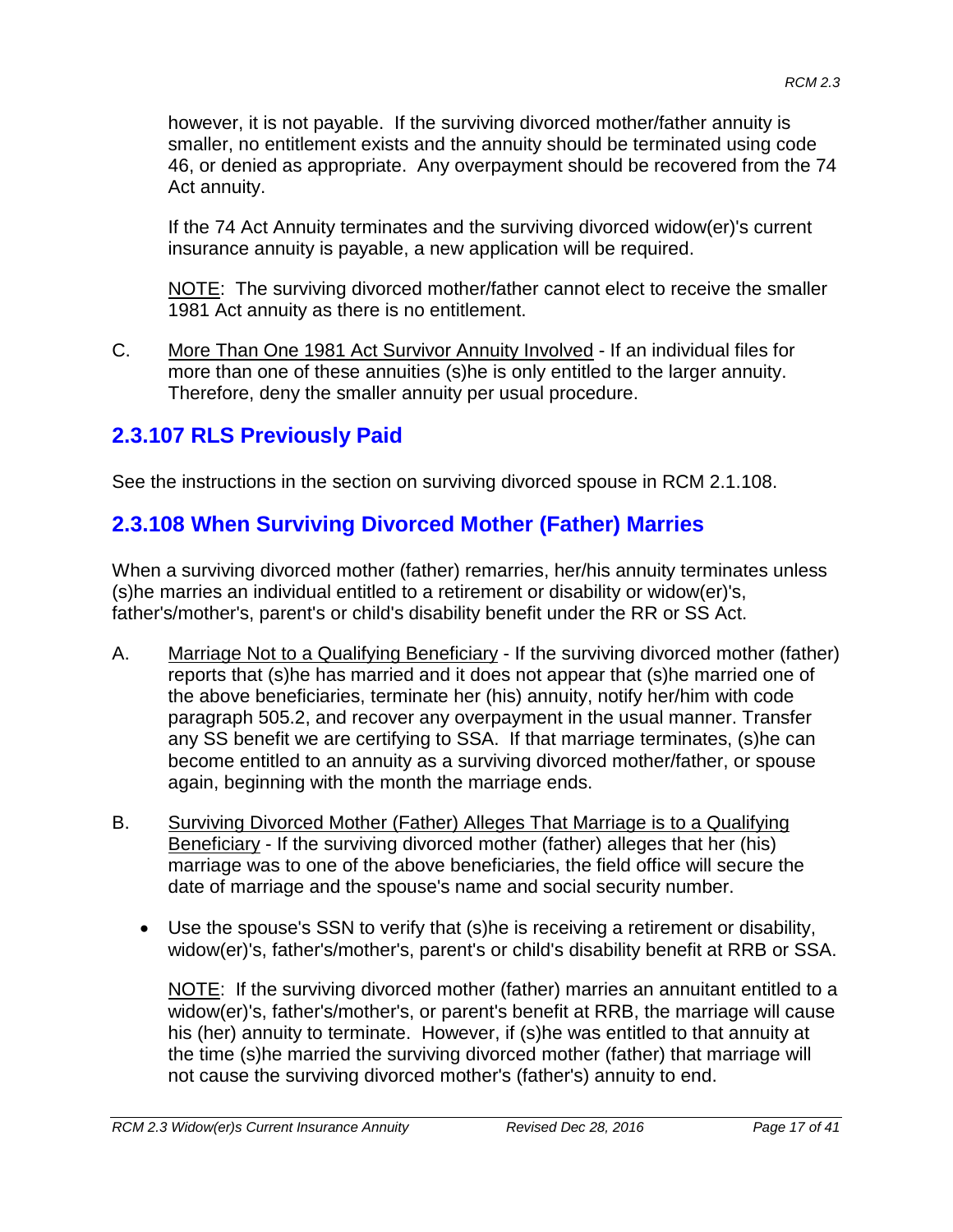- If the spouse's entitlement cannot be verified before the next check is released (i.e., before FAST S/T cut-off), suspend the annuity and notify her/him with code paragraph 505.5.
- If it is determined that her (his) entitlement to a surviving divorced mother's (father's) annuity can continue, reinstate her (his) annuity if it was suspended. (S)he will continue to be paid as a surviving divorced mother (father); (s)he will not be converted to a "remarried" beneficiary. If benefits were not suspended and they may continue; no action is necessary. If the surviving divorced mother (father) qualified for continued benefits because (s)he married a child's disability beneficiary, inform her in the reinstatement letter that (s)he must notify us if her (his) spouse's disability benefits terminate.
- If it is determined that the marriage will not qualify the surviving divorced mother (father) for continued benefits, terminate the annuity and recover any overpayment in the usual manner.

# **2.3.109 When Entitlement Ends**

The entitlement of a surviving divorced mother (father) ends with the month before the month in which one of the following occurs:

- (s)he dies.
- (s)he remarries, unless the marriage is to an individual entitled to a retirement or disability benefit or a widower's father's/mother's, parent's or disabled child's benefit under the RR Act or SS Act.

Before the 1983 SS Amendments, if the marriage was to an individual receiving a disability benefit or a child's disability benefit, her/his entitlement ended the same month the spouse's benefits terminated unless the spouse's benefits terminated because (s)he died or became entitled to a retirement benefit at age 65.

Under the Amendments, surviving divorced mother's (father's) benefits payable for May 1983 or later are not terminated if the spouse's last month of entitlement to a disability benefit is May 1983 or later (i.e., the disability benefit terminates in June 1983 or later).

If a surviving divorced mother's (father's) annuity was terminated because the spouse's disability ceased, (s)he cannot be re-entitled to a surviving divorced mother's (father's) annuity if the spouse qualifies for a disability annuity again.

- no natural or legally adopted child of hers (his) who is under age 16 or disabled is entitled to a child's annuity on the deceased employee's account.
- (s)he attains age 65. If (s)he was married to the employee for 10 years, (s)he will qualify for an annuity as a surviving divorced spouse.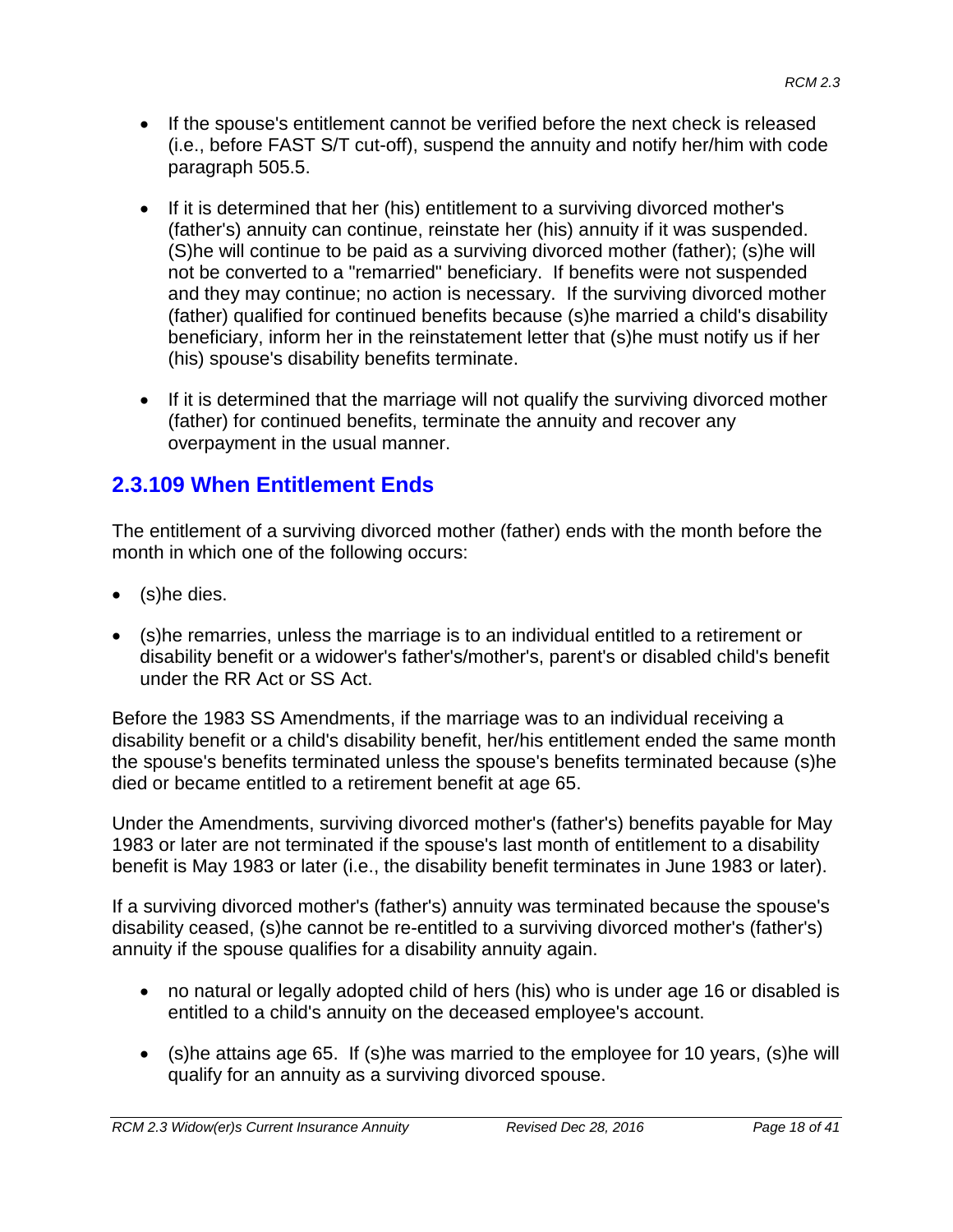NOTE: If, when the surviving divorced mother (father) attains age 65, (s)he has a child in her (his) care and does not meet the 10-year marriage requirement for entitlement as a surviving divorced spouse, (s)he may continue to be paid as a surviving divorced mother (father) as long as the child is in care.

- (s)he becomes entitled to an RIB which equals or exceeds 75% of the employee's PIA.
- (s)he becomes entitled to a railroad spouse annuity which is higher than the annuity (s)he is receiving as a surviving divorced mother (father).

#### **2.3.110 Effect Of SS Entitlement On Surviving Divorced Other's/Father's Annuity**

The surviving divorced mother cannot be entitled to an RIB on her (his) own earnings record that equals or is larger than 75% of the employee's PIA.

- If the surviving divorced mother (father) is entitled to such an RIB at the time (s)he files for an annuity as a surviving divorced mother (father), deny her (his) application.
- If the surviving divorced mother (father) becomes entitled to such an RIB after her (his) entitlement as a surviving divorced mother (father):
- terminates her (his) annuity
- transfer any SS benefit which RRB is certifying to SSA (see SSC procedure "Transferring SSA Payment Jurisdiction to SSA" sec. 1000 et seq.)

If the surviving divorced mother (father) is entitled to a DIB which exceeds 75% of the employee's PIA or to an RIB which is larger than her (his) annuity rate but not larger than 75% of the employee's PIA, (s)he would technically be entitled to an annuity, but her (his) annuity rate would be zero. Since the surviving divorced mother (father) is included in the family maximum, and her (his) inclusion would cause a reduction in the total benefits payable to the family group, advise her (him) to withdraw her (his) application if her (his) annuity rate would be zero.

### **2.3.111 Evidence Requirements**

| <b>Evidence</b>   | <b>When Required</b> |
|-------------------|----------------------|
| Application       | Always               |
| Death of Employee | Always               |
| Age of Child      | Always               |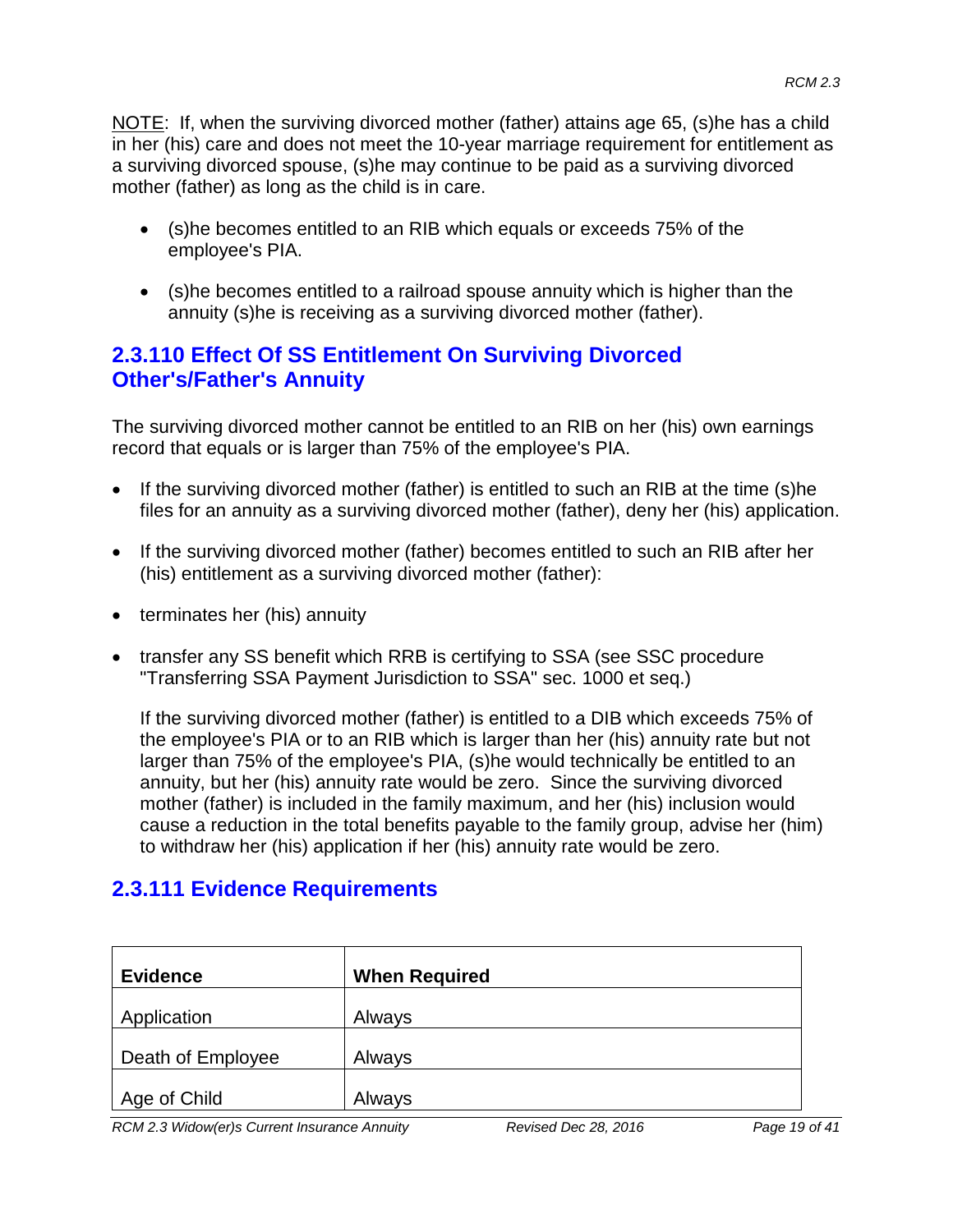| <b>Relationship of Child</b>                 | Always                                                                                                                                                                                                                                                                                                                                                 |
|----------------------------------------------|--------------------------------------------------------------------------------------------------------------------------------------------------------------------------------------------------------------------------------------------------------------------------------------------------------------------------------------------------------|
| Compensation, Wages<br>and SEI               | Always                                                                                                                                                                                                                                                                                                                                                 |
| In Care                                      | Always. Ordinarily, the surviving divorced mother's<br>(father)'s statement on the application that the child<br>lives with her (him) will be sufficient.                                                                                                                                                                                              |
| Marriage                                     | Always                                                                                                                                                                                                                                                                                                                                                 |
| <b>Amount of Other RRA</b><br>Annuity        | Always                                                                                                                                                                                                                                                                                                                                                 |
| <b>Amount of SSA Benefits</b>                | Always                                                                                                                                                                                                                                                                                                                                                 |
| Age of Surviving Divorced<br>Mother (Father) | If surviving divorced mother (father) will attain age 60<br>before the youngest child attains age 16, and the<br>surviving divorced mother (father) was married to the<br>employee for 10 years. In such cases, the surviving<br>divorced mother's (father's) annuity may be awarded<br>without POA but the case should be controlled to<br>secure it. |
| Age of Employee                              | In "A" cases POA is required only if the employee's<br>DOB has not been previously verified                                                                                                                                                                                                                                                            |
|                                              | Effective 03-01-2004 POA of deceased employee is<br>required in all "D" cases when a survivor recurring<br>application is filed.                                                                                                                                                                                                                       |
| <b>Legal Adoption</b>                        | When surviving divorced mother (father) seeks to<br>qualify on that basis.                                                                                                                                                                                                                                                                             |
| Disability of Child                          | When surviving divorced mother (father) claims child<br>16 or over is disabled.                                                                                                                                                                                                                                                                        |
| <b>Termination of Prior</b><br>Marriage      | When there is reasonable doubt whether prior<br>marriage of employee or surviving divorced mother<br>(father) was ended.                                                                                                                                                                                                                               |
| M/S                                          | When the employee's M/S after 1936 would be<br>creditable either under RR Act or under SS Act.                                                                                                                                                                                                                                                         |
| Guardianship (AA-5)                          | If guardian or other legal representative is selected<br>as representative payee.                                                                                                                                                                                                                                                                      |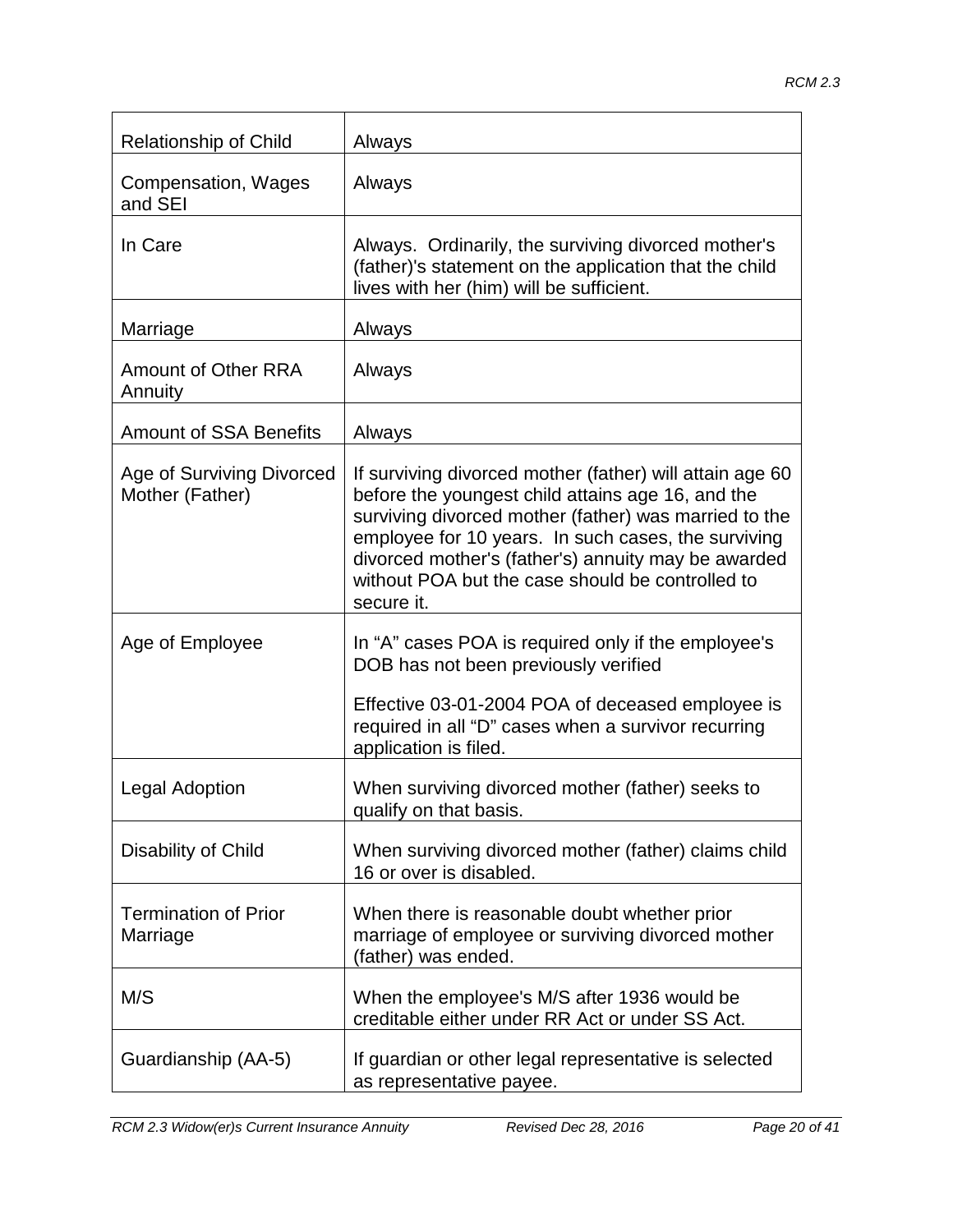| Proof of Divorce From EE              | Always                                                                                                                                                                                                                                         |
|---------------------------------------|------------------------------------------------------------------------------------------------------------------------------------------------------------------------------------------------------------------------------------------------|
| Proof of Termination of<br>Remarriage | If the surviving divorced spouse had remarried after<br>her (his) divorce from the EE or if (s)he remarried<br>after her (his) initial entitlement to a surviving<br>divorced mother's (father's) annuity and her (his)<br>annuity terminated. |
| <b>Spouse SSN</b>                     | If a surviving divorced mother (father) marries an<br>individual whose eligibility for benefits allows her<br>(his) entitlement to continue.                                                                                                   |
| <b>Public Pension</b><br>Information  | Always                                                                                                                                                                                                                                         |

#### **2.3.112 Awarding Initial Surviving Divorced Mother's (Father's) Annuity**

A surviving divorced mother (father) must be under age 65 when (s)he is initially awarded a surviving divorced mother's annuity, unless (s)he does not meet the 10-year marriage requirement and (s)he has a child under age 16 or over age 16 and disabled in her care.

If a surviving divorced spouse is age 60-64 and (s)he has a child in care, (s)he may be paid either as a surviving divorced mother (father) or as a surviving divorced spouse, whichever is more advantageous. Note that the surviving divorced mother (father) is included in the family maximum while the surviving divorce spouse is not and that a child may be paid the sole survivor minimum if the only other beneficiary is a surviving divorced spouse.

Unless it is advantageous to pay her (him) as a surviving divorced spouse, (s)he may be paid as a surviving divorced mother (father) and converted to a 100% beneficiary with age reduction, if appropriate, effective with the earlier of:

- The first day of the month in which (s)he no longer has a child under age 16 or over age 16 and disabled in her (his) care; or
- The first day of the month in which (s)he attains age 65.

If the surviving divorced spouse is age 65 or older and (s)he cannot qualify for an annuity as a surviving divorced spouse since (s)he was not marred to the employee for 10 years, (s)he may be paid an annuity as a surviving divorced mother (father) as long as (s)he has a child under age 16 or age 16 or over and disabled in her (his) care.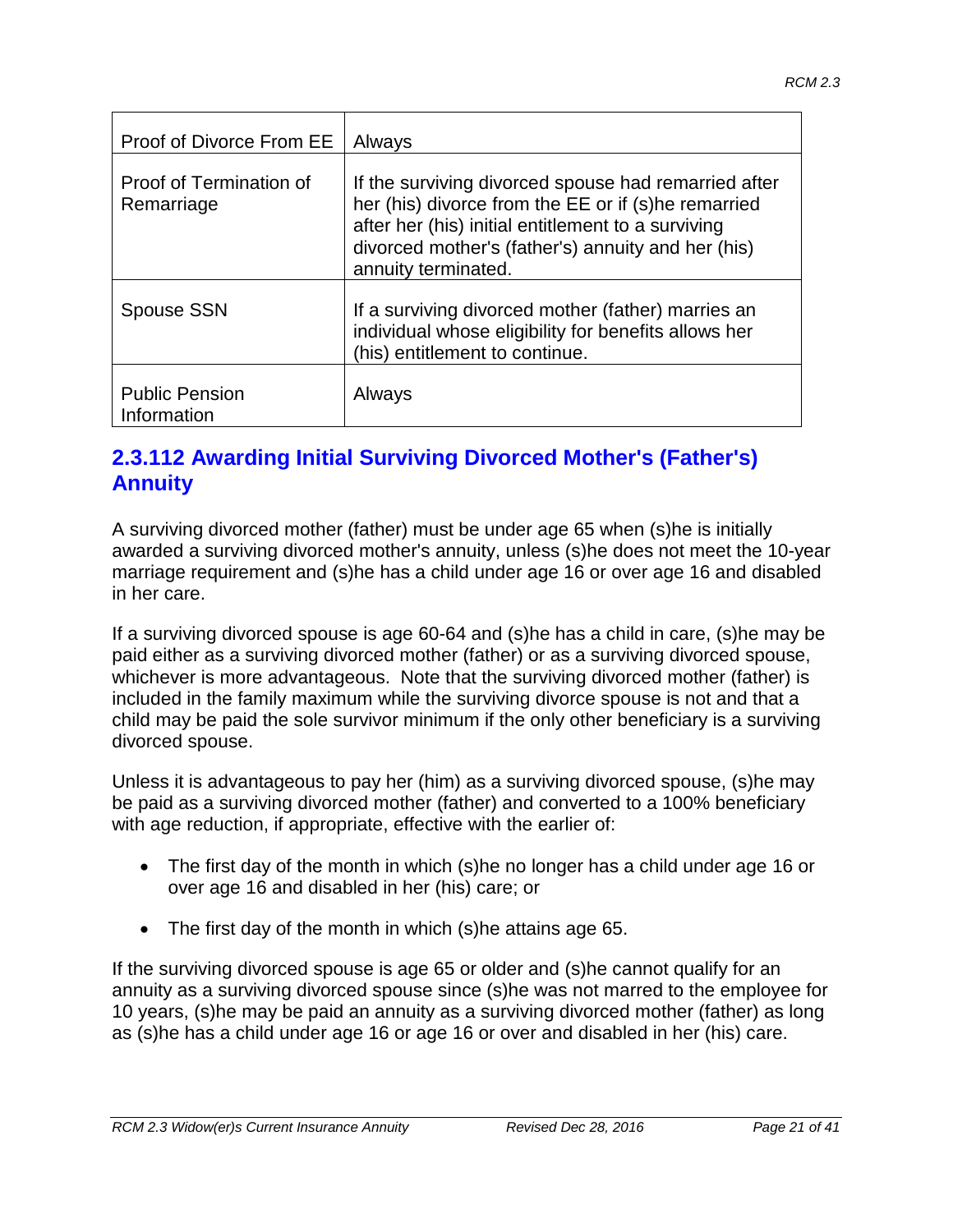#### **2.3.113 Disabled Surviving Divorced Spouse To Surviving Divorced Mother**

If a disabled surviving divorced spouse has an eligible child under age 16 or 16 and over and disabled in her (his) care, her (his) annuity may be converted to a surviving divorced mother's (father's) annuity for as long as (s)he continues to have an entitled chile in her (his) care.

### **2.3.114 Surviving Divorced Mother (Father) To Surviving Divorced Spouse**

A surviving divorced spouse must have been married to the employee for 10 years before the divorce became final. Therefore, in order to be converted to a surviving divorced spouse's annuity, the surviving divorced mother (father) must meet the 10-year marriage requirement. The surviving divorced mother (father) will have submitted proof of marriage and proof of divorce at the time (s)he filed for the surviving divorced mother's (father's) annuity. If (s)he meets the marriage and other requirements, her (his) annuity can be converted to a surviving divorced spouse's annuity as described below. If (s)he does not meet the 10-year marriage requirement, her (his) annuity will terminate when (s)he is no longer eligible as a surviving divorced mother (father).

Converting before entitlement to a surviving divorced mother's (father's) annuity ends - Ordinarily, a surviving divorced mother's (father's) annuity is not converted to a reduced surviving divorced spouse's annuity until (s)he is no longer entitled to a surviving divorced mother's (father's) annuity. However, if a surviving divorced mother (father) age 60-64, asks to receive a higher rate, tell the annuitant the amount of the reduced surviving divorced spouse's annuity, and the consequences of electing it. (S)he may elect to be paid the reduced surviving divorced spouse's annuity after (s)he has been furnished with this information. (If (s)he does so, do not offer the option to cancel when recertifying as a spouse. Retroactivity of the surviving divorced spouse's rate is restricted to the latest of the following:

- The month she submits the election; or
- The month in which (s)he attained age 60; or
- The month of the surviving divorced mother's annuity DOE.

Conversion from surviving divorced mother (father) to a surviving divorced spouse will generally be as follows:

A. At or After Age 50, but Before Age 60 - If a surviving divorced mother's (father's) entitlement ends in or after the month in which (s)he attains age 50 and before (s)he attains age 60, (s)he may continue to be paid only if (s)he qualifies for a disabled surviving divorced spouse's annuity.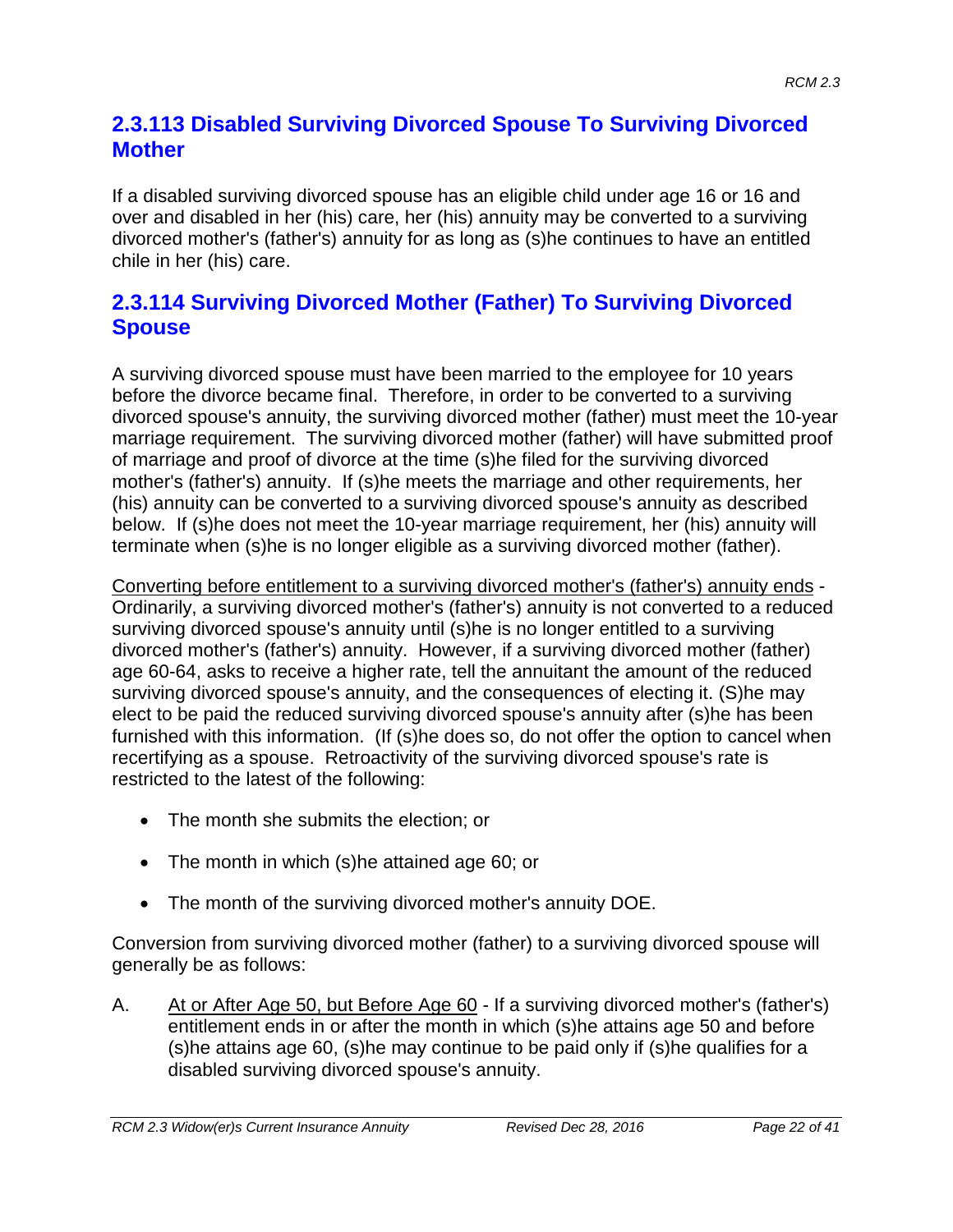B. At or After Age 60, but Before Age 65 - If the last child in the mother's (father's) care attains age 16 or leaves the mother's (father's) care while the mother (father) is between age 60 and 65 and in pay status, the mother's (father's) annuity must be converted to a reduced age surviving divorced spouse's rate (provided that all the eligibility requirements are met) based on the surviving divorced spouse's age at the time of conversion. If (s)he does not meet the 10 year marriage requirement her (his) annuity is terminated.

Handle a case in which a surviving divorced mother (father) is being converted to a surviving divorced spouse's annuity because the child attained age 16 as follows:

- terminate the divorced mother's payments; and
- prepare a new award (reinstatement-recert) for the surviving divorced spouse.

When converting the surviving divorced mother's annuity to a reduced surviving divorced spouse's annuity, use the first of the month in which the last child left the surviving divorced mother's or father's care as the DOE.

C. Offering Cancellation Option - If the surviving divorced spouse is between the ages of 60 and 65 and her (his) annuity is reduced for age, the option of returning the checks, cancelling the annuity and reapplying later must be offered with the first payment at that reduced rate.

If the surviving divorced spouse's rate will be no higher at age 65 because the RIB limitation applies initially, do not offer the option to cancel.

D. At Age 65 - If in the month in which a surviving divorced spouse attains age 65 (s)he still has a child under age 16 or over age 16 and disabled in her care, convert the annuity to a surviving divorced spouse's annuity if (s)he meets the 10-year marriage requirement. Establish her (his) surviving divorced spouse's OBD as the first of the month in which (s)he attains age 65.

If (s)he does not meet the 10-year marriage requirements, allow her (his) annuity to continue until the child attains age 16 or is no longer is her (his) care.

### **2.3.200 Remarried Young Mother's (Father's) Annuity**

A remarried young mother (father) is the surviving legal or defacto spouse of a deceased employee who has an eligible child under age 16 or over age 16 and disabled in her (his) care who remarried after the employee's death but is now unmarried unless (s)he remarried after (s)he attained age 60 or (s)he remarried after entitlement to a young mother's/father's or remarried young mother's/(father's) annuity and that marriage was to an individual entitled to a retirement or disability benefit or a widow(er)'s, father's/mother's, parent's or child's disability benefit under the RR Act or SS Act.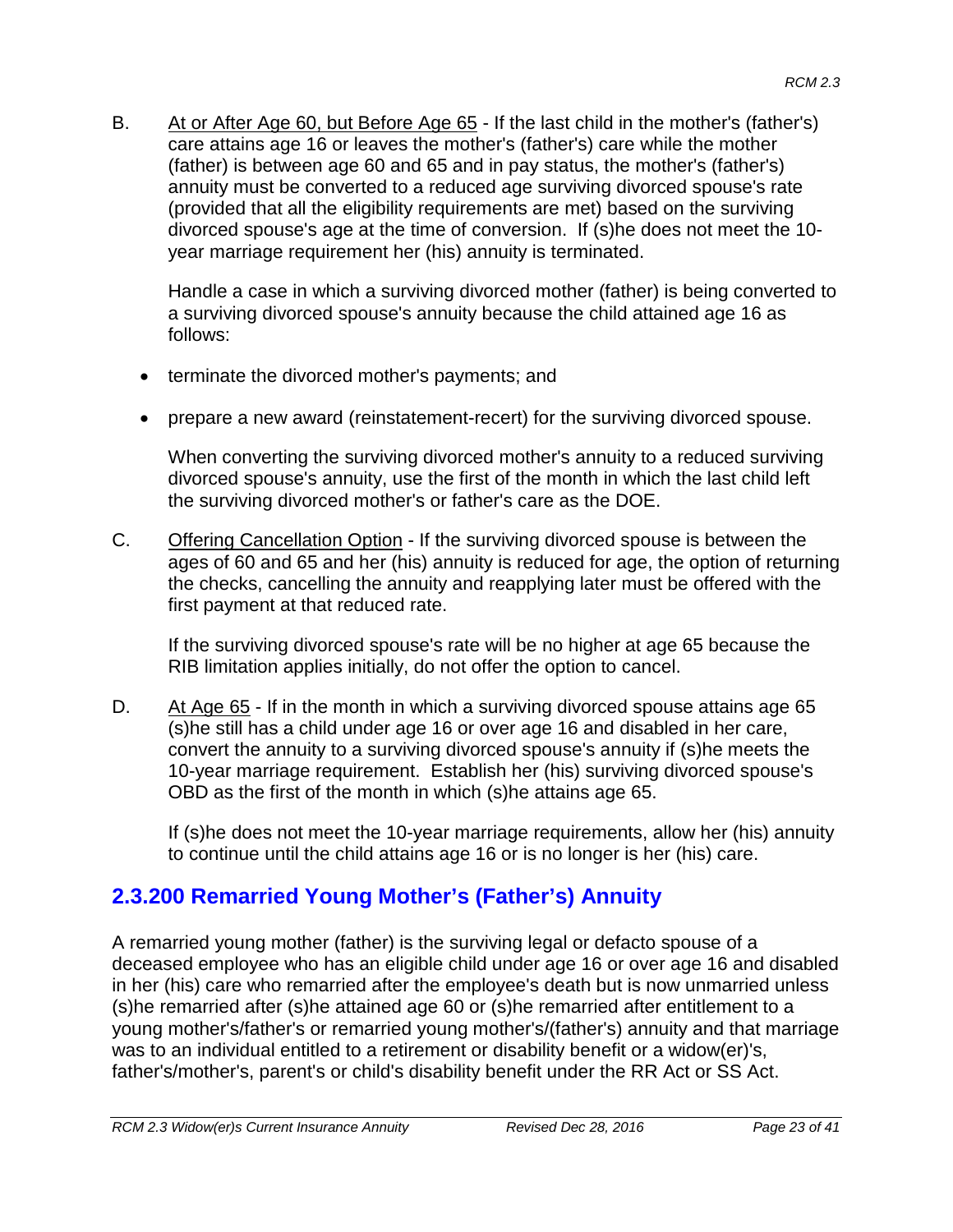# **2.3.201 Remarried Young Mother's (Father's) Annuity**

The annuity consists of a tier I component only. It is equal to a 75% share of the EE's PIA or maximum. This amount is reduced by:

- The amount of any SS benefit payable.
- The net tier I amount or the total Railroad Retirement annuity as defined in RCM 8.9 G-364.1 item 42 instructions. If the surviving divorced mother (father) becomes entitled to an RR retirement spouse annuity, only the larger of the spouse or remarried young mother's (father's) annuity is payable.
- Two-thirds of the amount of any public pension if first eligible for a public pension 7-1-83 or later. If first eligible for a public pension before 7-1-83, the remarried young mother/father may be exempt from public pension offset; if not, Tier I is reduced by the full amount of the public pension. (See RCM 2.1.300-2.1.314 for further information on public service pensions.)

Payment of the tier I benefit may be affected by certain SSA nonpayment provisions. Refer to SAPT, any cases in which alien nonpayment provisions, conviction for subversive activities, deportation, (including deportation of the deceased employee due to associations with the NAZI government of Germany during World War II), or other nonpayment provisions of the SS Act are involved.

# **2.3.202 Eligibility Requirements**

- A. Age The remarried young mother (father) must not be entitled to a remarried widow(er)'s annuity, that is, (s)he should be under age 65.
- B. Marriage The remarried young mother (father) must meet the marriage requirement for a widow as explained in RCM 2.1.15. Either her marriage(s) after the employee's death must have ended so that (s)he is now unmarried or if (s)he remarries after her (his) entitlement to a young mother's (father's) or remarried young mother's (father's) annuity, that marriage must have occurred after (s)he attained age 60 or it must have been to an individual entitled to a retirement or disability or widow(er)'s, parent's, father's/mother's or child's disability benefit.
- C. Child in Care The remarried young mother (father) must have in her (his) care a child of the deceased employee who is:
	- under age 16 or age 16 or older and disabled and
	- entitled to a child's annuity.
- D. RIB The remarried young mother (father) must not be entitled to an RIB which equals or exceeds 75% of the employee's PIA.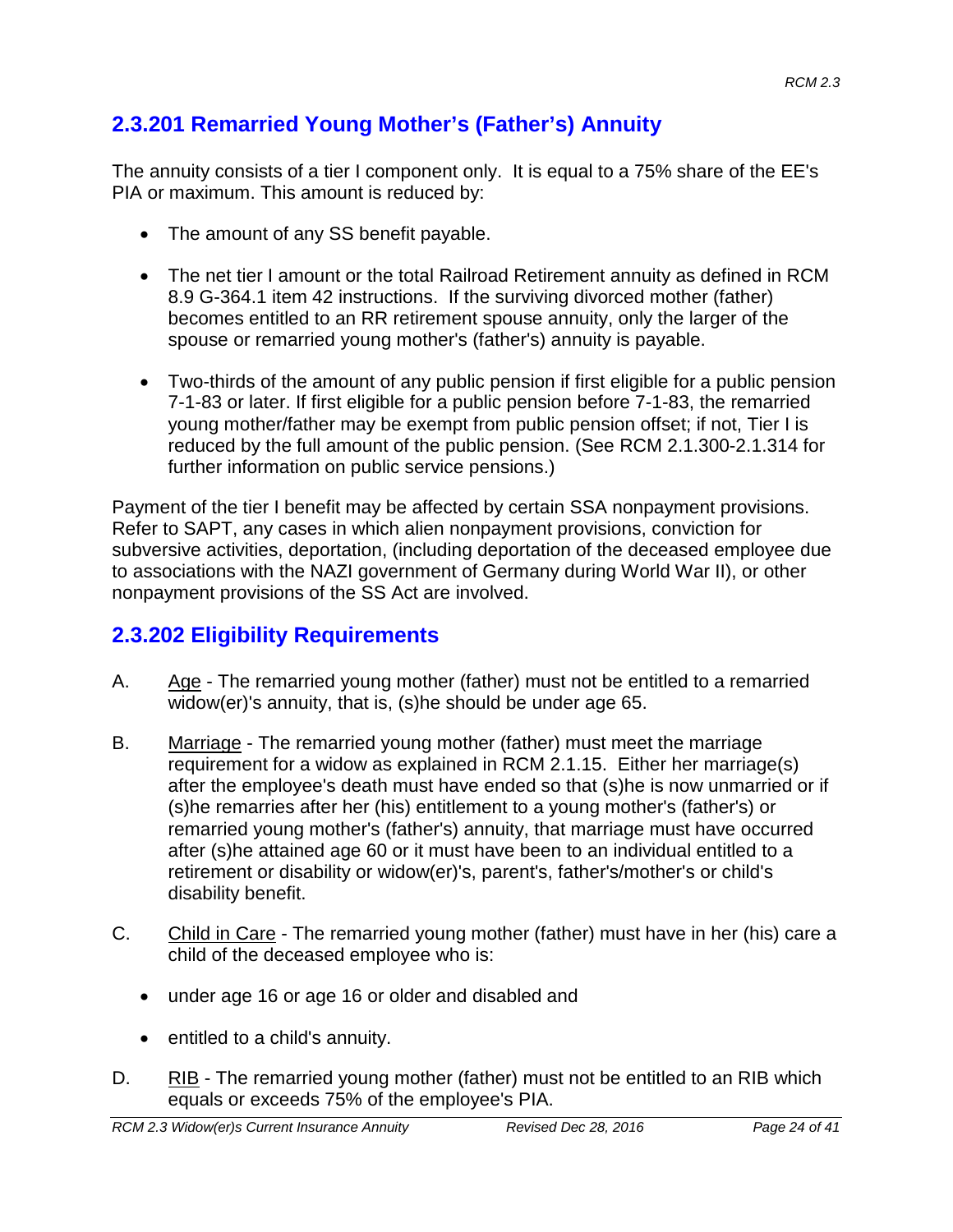# **2.3.203 When Application Required**

To be initially entitled as a remarried young mother (father) the applicant must:

- meet the eligibility requirements outlined above, and
- file an application

No application is required for a remarried young mother's (father's) annuity if (s)he was entitled to a young mother's (father's) annuity in the month (s)he married an individual entitled to a retirement or disability or widow(er)'s, parent's, father's/mother's, or child's disability benefit.

The field office will secure proof of remarriage and the new spouse's social security number so that his (her) entitlement can be verified.

# **2.3.204 Beginning Date**

The beginning date and retroactivity of a remarried young mother's/father's insurance annuity is explained in FOM-I-111.20, FOM-I-111.51 and FOM-I-112.9.3.

## **2.3.205 Restrictions**

- A. Earnings Restrictions A remarried young mother (father) under age 70 is subject to regular survivor earnings restrictions.
- B. Child Not In Care A remarried young mother's (father's) annuity is not payable for any month in which (s)he does not have a child entitled to a child's annuity in her (his) care.

## **2.3.206 Remarried Young Mother (Father) Also Entitled To Other RR Annuity**

- A. Entitled to RR Act Retirement Annuity A remarried young mother (father) may receive both a remarried young mother's (father's) annuity and a retirement annuity under the RR Act, but the remarried young mother's (father's) annuity must be reduced for the net tier I amount or, if applicable, the total amount, of the retirement annuity.
- B. Entitled to 1974 Act Spouse's, Widow's or Parent's Annuity If the remarried young mother/father annuity is larger, entitlement to the other annuity exists; however, it is not payable. If the remarried young mother/father annuity is smaller, no entitlement exists and the annuity should be terminated using code 46, or denied as appropriate. Any overpayment should be recovered from the 74 Act annuity.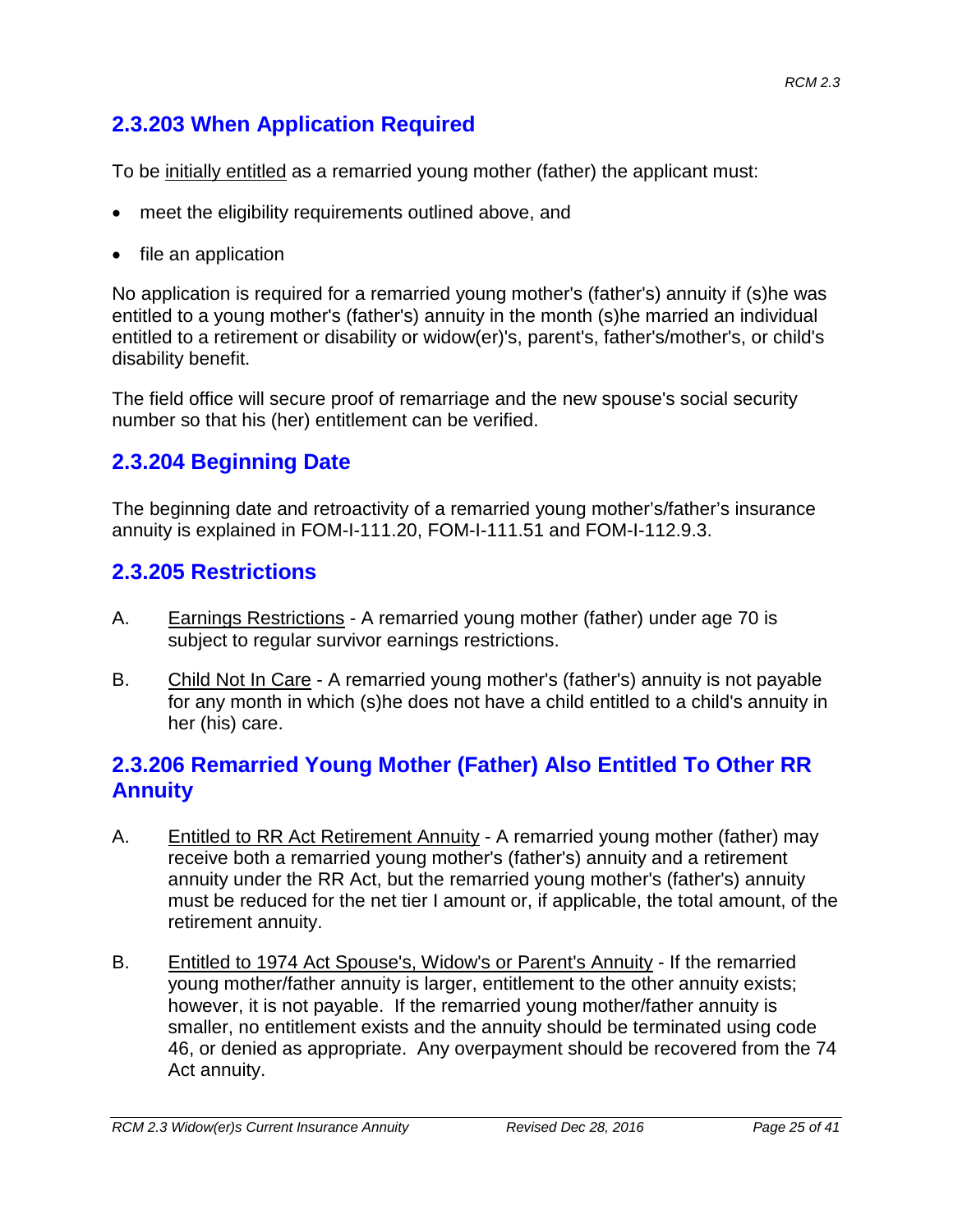If the 74 Act Annuity terminates and the remarried young widow(er)'s current insurance annuity is payable, a new application will be required.

NOTE: The remarried young mother/father cannot elect to receive the smaller 1981 Act annuity as there is no entitlement.

C. More than One 1981 Act Survivor Annuity Involved - If an individual files for more than one of these annuities, (s)he is only entitled to the larger annuity. Therefore, deny the application for smaller annuity per usual procedure.

For further information, see RCM 2.1.208.

# **2.3.207 RLS Previously Paid**

See the instructions in the section on Remarried Widow(er)s in RCM 2.1.209.

# **2.3.208 When Entitlement Ends**

The entitlement of a remarried young mother (father) ends with the month before the month in which one of the following occurs:

- (s)he dies.
- (s)he remarries before age 60, unless the marriage is to an individual entitled to a retirement or disability benefit or a widow(er)'s, father's/mother's, parent's or disabled child's benefit under the RR Act or SS Act.

Before the 1983 SS Amendments, if the marriage was to an individual receiving a disability benefit or a child's disability benefit, her (his) entitlement ended the same month the spouse's benefits terminated unless the spouse's benefits terminated because (s)he died or became entitled to a retirement benefit at age 65.

Under the 1983 Amendments, remarried young mother's (father's) benefits payable for May 1983 or later are not terminated if the spouse's last month of entitlement to a disability benefit is May 1983 or later (i.e., the disability benefit terminates in June 1983 or later).

If a remarried young mother's (father's) annuity terminated because the spouse's disability ceased, (s)he cannot become re-entitled to a remarried young mother's (father's) annuity if the spouse qualifies for a disability annuity again.

- no child of the deceased EE under age 16 or disabled is entitled to a child's benefit.
- (s)he attains age 65 and is entitled to a remarried widow(er)'s annuity.
- (s)he becomes entitled to an RIB which equals or exceeds 75% of the employee's PIA.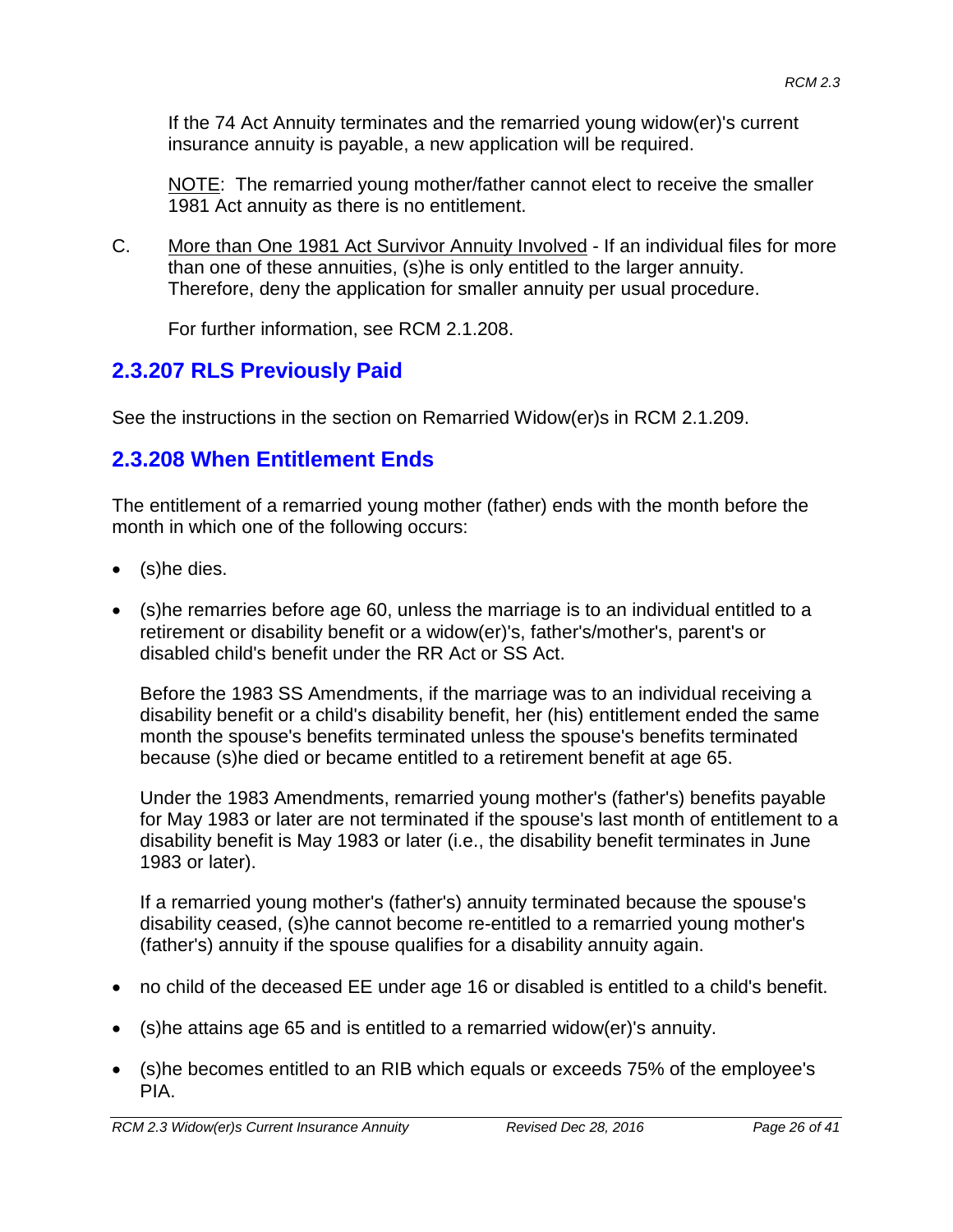• (s)he becomes entitled to a railroad spouse or widow(er)'s annuity which is higher than the annuity (s)he is receiving as a remarried young mother (father).

# **2.3.209 Evidence Requirements**

| <b>Evidence</b>                       | <b>When Required</b>                                                                                                                                                                   |
|---------------------------------------|----------------------------------------------------------------------------------------------------------------------------------------------------------------------------------------|
| Application                           | Always, unless the remarried young mother (father) was<br>entitled to a young mother's (father's) annuity in the<br>month (s)he married an individual entitled to certain<br>benefits. |
| Death of Employee                     | Always                                                                                                                                                                                 |
| Age of Child                          | Always                                                                                                                                                                                 |
| <b>Relationship of Child</b>          | Always                                                                                                                                                                                 |
| Compensation, Wages and<br><b>SEI</b> | Always                                                                                                                                                                                 |
| In Care                               | Always. Ordinarily, the remarried young mother's<br>(father's) statement in the application that the child lives<br>with her (him) will be sufficient.                                 |
| Marriage                              | Always                                                                                                                                                                                 |
| Proof of Termination of<br>Remarriage | If widow(er) remarried before her (his) entitlement.                                                                                                                                   |
| <b>Spouse's SSN</b>                   | If a currently entitled annuitant marries an individual<br>whose eligibility for certain benefits allows her (his)<br>entitlement to continue.                                         |
| <b>Public Pension Information</b>     | Always                                                                                                                                                                                 |
| <b>Amount of Other RRA</b><br>Annuity | Always                                                                                                                                                                                 |
| <b>Amount of SSA Benefits</b>         | Always                                                                                                                                                                                 |
| Age of Remarried Young<br>Mother      | If remarried young mother (father) will attain age 60<br>before the youngest child attains age 16. In such a case,<br>the remarried young mother's/father's annuity may be             |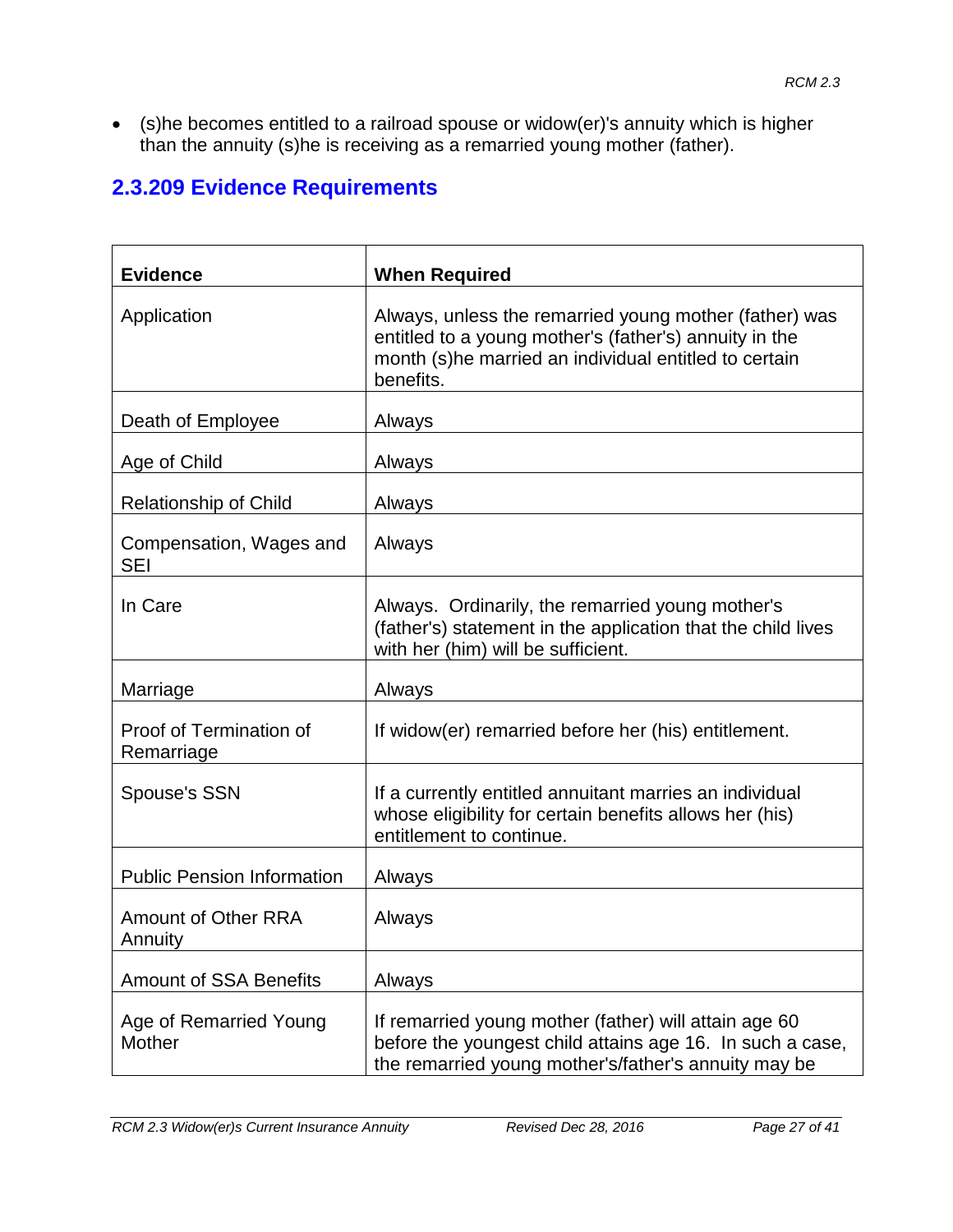|                                         | awarded without POA but, the case should be controlled<br>to secure it.                                                          |
|-----------------------------------------|----------------------------------------------------------------------------------------------------------------------------------|
| Age of Employee                         | In "A" cases POA is required only if the employee's DOB<br>has not been previously verified                                      |
|                                         | Effective 03-01-2004 POA of deceased employee is<br>required in all "D" cases when a survivor recurring<br>application is filed. |
| Legal Adoption of Child                 | Only when remarried widow(er) seeks to qualify on that<br>basis.                                                                 |
| Disability of Child                     | When remarried young mother (father) claims child 16 or<br>over is disabled.                                                     |
| <b>Termination of Prior</b><br>Marriage | When there is reasonable doubt whether prior marriage of<br>employee or remarried young mother (father) was ended.               |
| M/S                                     | When the employee's M/S after 1936 would be creditable<br>under either RR Act or SS Act.                                         |
| Guardianship (AA-5)                     | If guardian or other legal representative is selected as<br>representative payee.                                                |

# **2.3.210 Young Mother (Father) Currently On the Rolls Remarries**

When a young mother (father) remarries her (his) young mother's (father's) annuity terminates but she may be entitled to further benefits as a remarried young mother (father) if (s)he marries after age 60 or (s)he marries an individual entitled to a retirement or disability or widow(er)'s, father's/mother's, parent's or child's disability benefit under the RR Act or SS Act.

Similarly, a remarried young mother/father who qualifies for initial entitlement as a remarried young mother (father) (and is, therefore, unmarried at the time of initial entitlement) and who remarries may continue to be entitled only if (s)he marries after age 60 or (s)he marries an individual entitled to one of the above benefits. Handle this situation according to the procedure in RCM 2.3.108, i.e., terminate or suspend depending on whether there is or may be continued entitlement.

- A. Handling When notice is received that the young mother (father) has married, terminate the young mother's (father's) annuity. Use code 44 on FAST S/T.
	- If (s)he is entitled to a remarried young mother's (father's) annuity, reinstate benefits under her (his) new beneficiary code or payee symbol. If (s)he is entitled to an SS benefit, allow that benefit to continue under the young mother's (father's) claim number.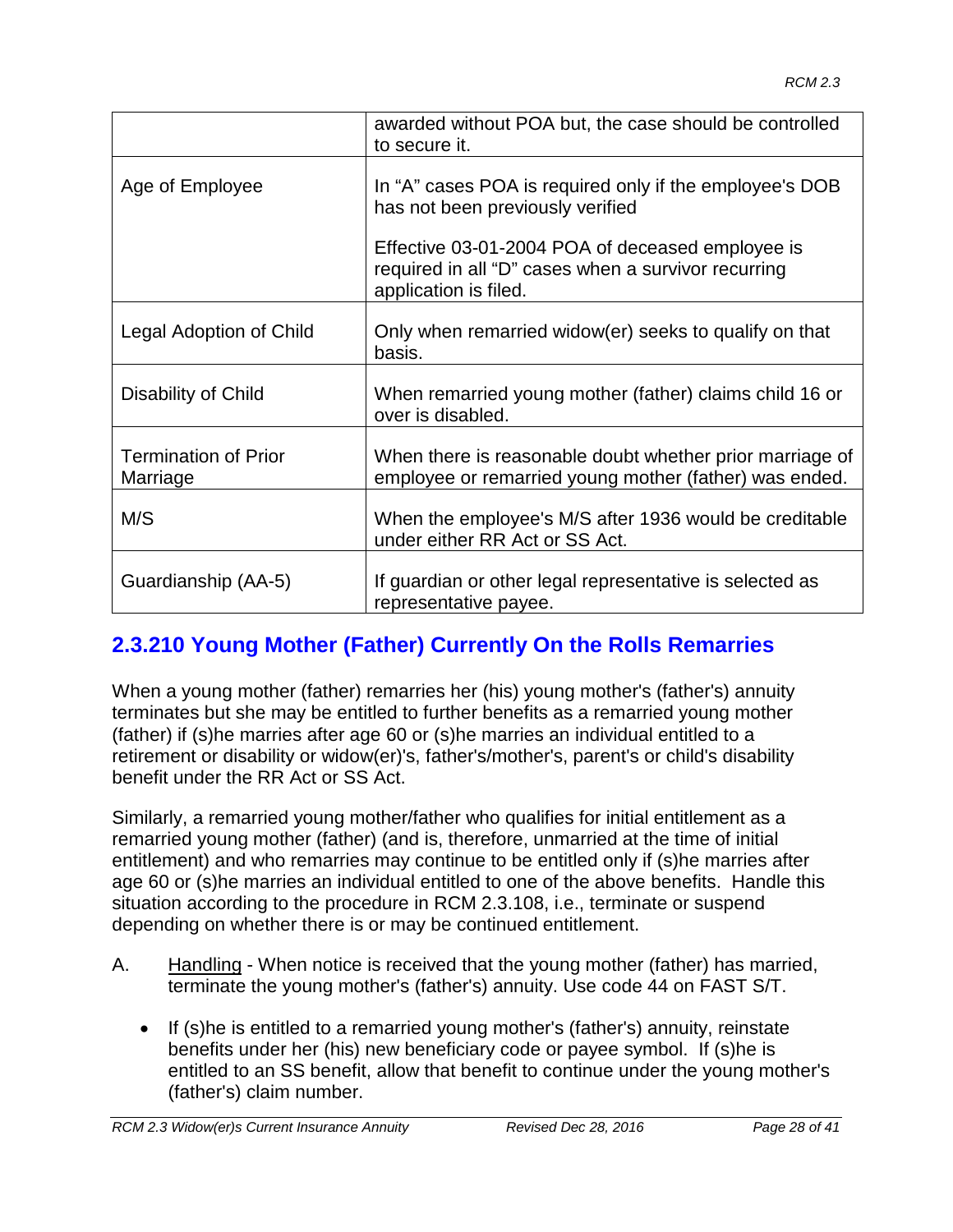- If it is determined that there is no further entitlement transfer her (his) SS benefit to SSA.
- If (s)he is entitled to an annuity, but it is disadvantageous to the family group to include the young mother (father) in the computation, terminate the young mother's (father's) annuity and adjust the remaining family members based on the young mother's (father's) exclusion (except in split family groups). Advise the mother (father) we will not include her in the computation since her (his) inclusion would cause the amount payable to the family group to be less. Also inform her (him) that if it will be advantageous to include her (him) in the family group at a later date, we will make the necessary adjustment.

#### B. Overpayment Involved

- If checks have been released for any month in which there is no entitlement, ask for the gross amount back according to current overpayment procedure.
- If there is entitlement to a remarried young mother's (father's) annuity for a month for which a not-due payment of her young mother's (father's) annuity was made, withhold the accrual to recover her (his) young mother's (father's) annuity overpayment, start benefits in the current month, and follow due process procedures to recover the remaining overpayment.

## **2.3.211 Awarding Initial Remarried Young Mother's (Father's) Annuity**

A remarried young mother (father) must be under age 65 when initially awarding a remarried young mother's (father's) annuity. If a remarried widow(er) is age 60-64 and (s)he has a child in care, (s)he may be paid either a remarried widow(er)'s annuity or a remarried young mother's/father's annuity, whichever is higher. If paid as a remarried young mother (father), (s)he will convert to a 100% beneficiary with age reduction, if appropriate, effective with the earlier of:

- The first day of the month in which (s) he no longer has a child under age 16 or over age 16 and disabled in her (his) care; or
- The first day of the month in which (s)he attains age 65.

If the remarried young mother (father), age 60 or over, asks if (s)he could receive a higher rate, recompute the case at the remarried widow(er)'s rate reduced for age and furnish the remarried widow(er) with full information. (S)he may elect to receive this rate if (s)he wishes.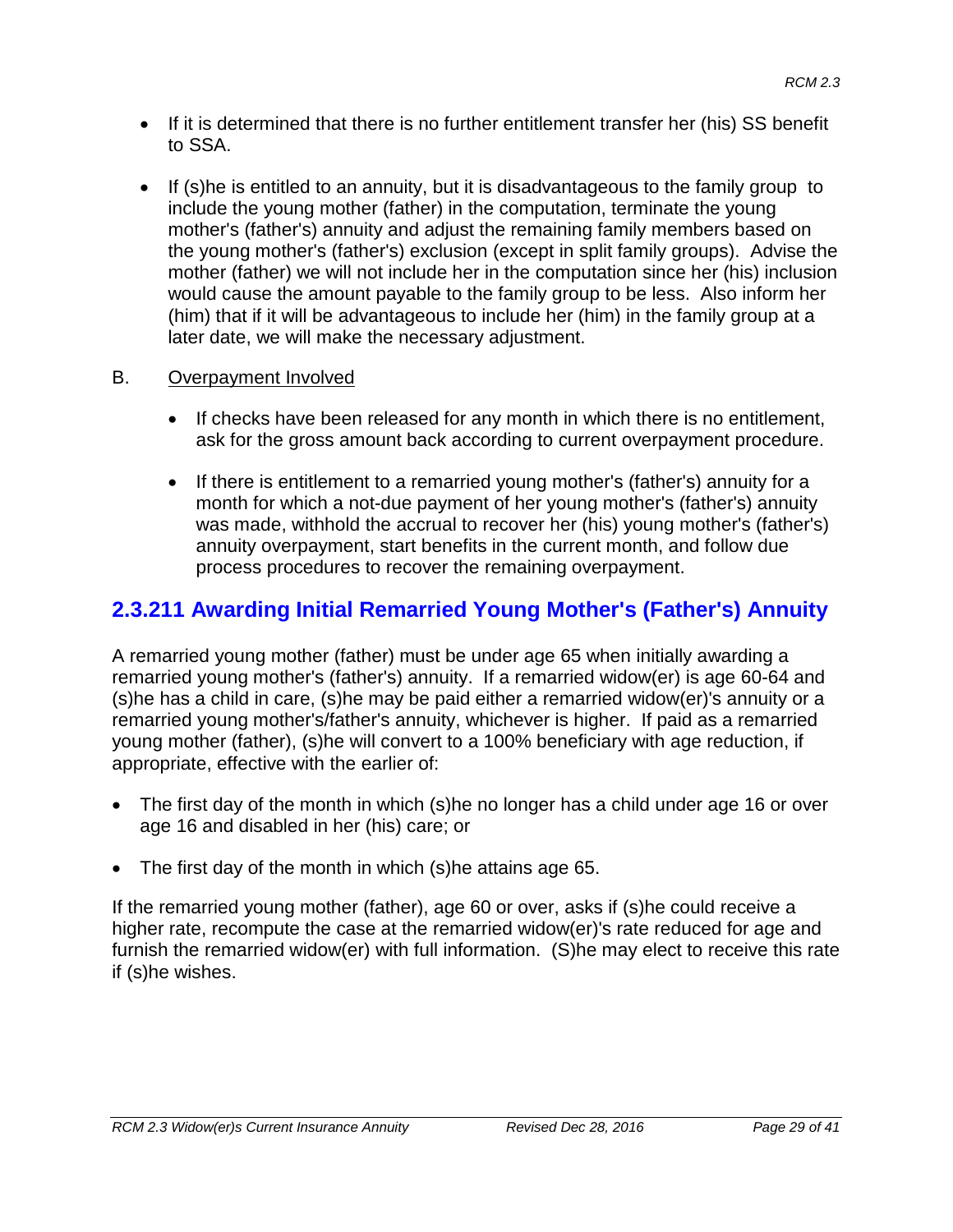#### **2.3.212 Remarried Disabled Widow(er) To Remarried Young Mother (Father)**

If a disabled remarried widow(er) has an eligible child under age 16 or 16 or over and disabled in her (his) care, convert her (his) disabled remarried widow(er)'s annuity to a remarried young mother's (father's) annuity. As long as (s)he continues to have an entitled child in her (his) care, (s)he may receive a remarried young mother's (father's) annuity.

## **2.3.213 Remarried Young Mother (Father) To Remarried Widow(er)**

Conversions from remarried young mother (father) to remarried widow(er) will be as follows:

- A. At or After Age 50, But Before Age 60 If a remarried young mother's (father's) entitlement ends in or after the month in which (s)he attains age 50 and before (s)he has attained age 60, (s)he may continue to be paid only if (s)he qualifies for a disabled remarried widow(er)'s annuity.
- B. At or After Age 60, But Before Age 65 If the last child in the mother's (father's) care attains age 16 or leaves the mother's (father's) care while the mother (father) is between the ages of 60 and 65 and in pay status, the mother's (father's) annuity must be converted to a reduced age remarried widow(er)'s rate (provided that all the eligibility requirements are met) based on the remarried widow(er)'s age at the time of the conversion.

To adjust such a case, terminate the remarried young mother/father payments and prepare a new award for the remarried widow(er) as a reinstate-recert award.

When converting the remarried young mother's (father's) annuity to a reduced remarried widow(er)'s annuity, use the first of the month in which the last child left the remarried young mother's (father's) care as the DOE.

C. At Age 65 - If in the month in which a remarried widow(er) attains age 65 (s)he still has a child under age 16 in care, convert the annuity to a remarried widow(er)'s annuity.

### **Appendices**

#### **Appendix A - Surviving Young Mother/Father Legislative History**

| <b>Effective Date</b> | Surviving Young Mother/Father Insurance Annuity Provision |
|-----------------------|-----------------------------------------------------------|
|                       |                                                           |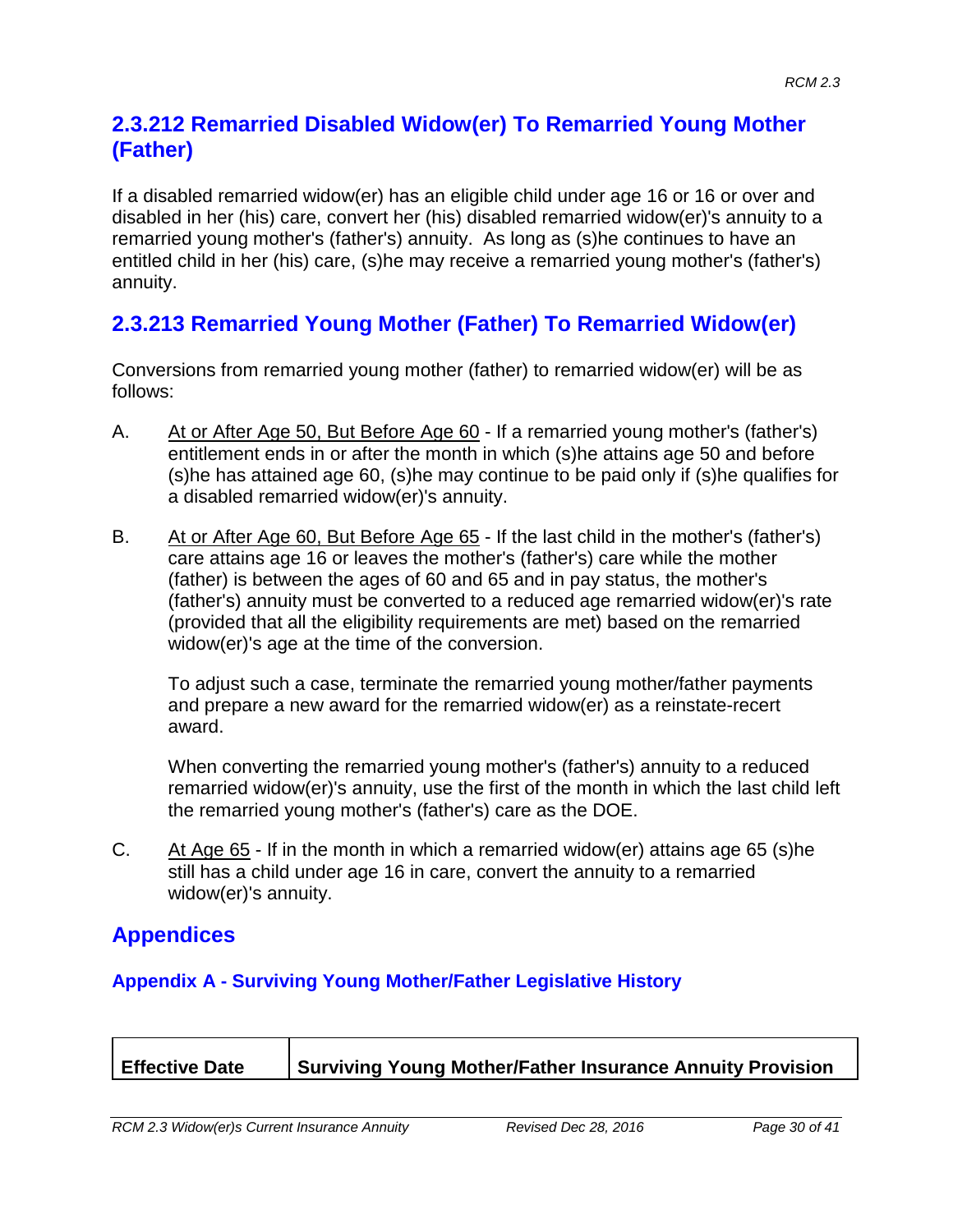| $1 - 1 - 47$  | If the deceased employee is completely or partially insured, the<br>unremarried surviving young mother who has in her care a child of<br>the employee eligible for a child's insurance annuity may receive<br>an annuity equal to $\frac{3}{4}$ of the basic amount. |
|---------------|----------------------------------------------------------------------------------------------------------------------------------------------------------------------------------------------------------------------------------------------------------------------|
| $11 - 1 - 51$ | Benefit increased to full basic amount and survivor O/M<br>computation introduced. O/M annuity equal to 75% of deceased<br>employee's PIA.                                                                                                                           |
| $9 - 1 - 54$  | Surviving young mother may qualify on basis of having in her care<br>the employee's disabled child over 18 who became disabled<br>before age 18.                                                                                                                     |
| $9 - 1 - 55$  | Dual benefit reduction in RR formula annuity no longer required.                                                                                                                                                                                                     |
| $9 - 1 - 57$  | "Not living with" surviving young mother can be included in<br>survivor O/M computation.                                                                                                                                                                             |
| $9 - 1 - 58$  | Survivor O/M computation could include in awards made before<br>$10 - 5 - 72$ :                                                                                                                                                                                      |
|               | Young mother or young surviving divorced wife) with child-in-<br>care whose subsequent marriage ends in death and who is not<br>entitled to SS benefits on the W/R of the subsequent husband;<br>or                                                                  |
|               | Young mother with child-in-care who marries a person entitled<br>to certain types of SS benefits.                                                                                                                                                                    |
| $10 - 1 - 61$ | Remarried surviving young mother eligible on second husband's<br>earnings if he dies within one year.                                                                                                                                                                |
| $9 - 1 - 65$  | Survivor O/M could include in an award made before 10-5-72:                                                                                                                                                                                                          |
|               | Unmarried surviving divorced wife with child-in-care (mother of<br>the employee's son or daughter); or                                                                                                                                                               |
|               | Remarried young mother with child-in-care who is now<br>unmarried (age at the time of the remarriage is immaterial if the<br>subsequent marriage had terminated).                                                                                                    |
| $11 - 1 - 66$ | Living with no longer required for surviving young mother with<br>child-in-care.                                                                                                                                                                                     |
| $2 - 1 - 68$  | De facto surviving young mother with employee's child in care<br>eligible for an annuity.                                                                                                                                                                            |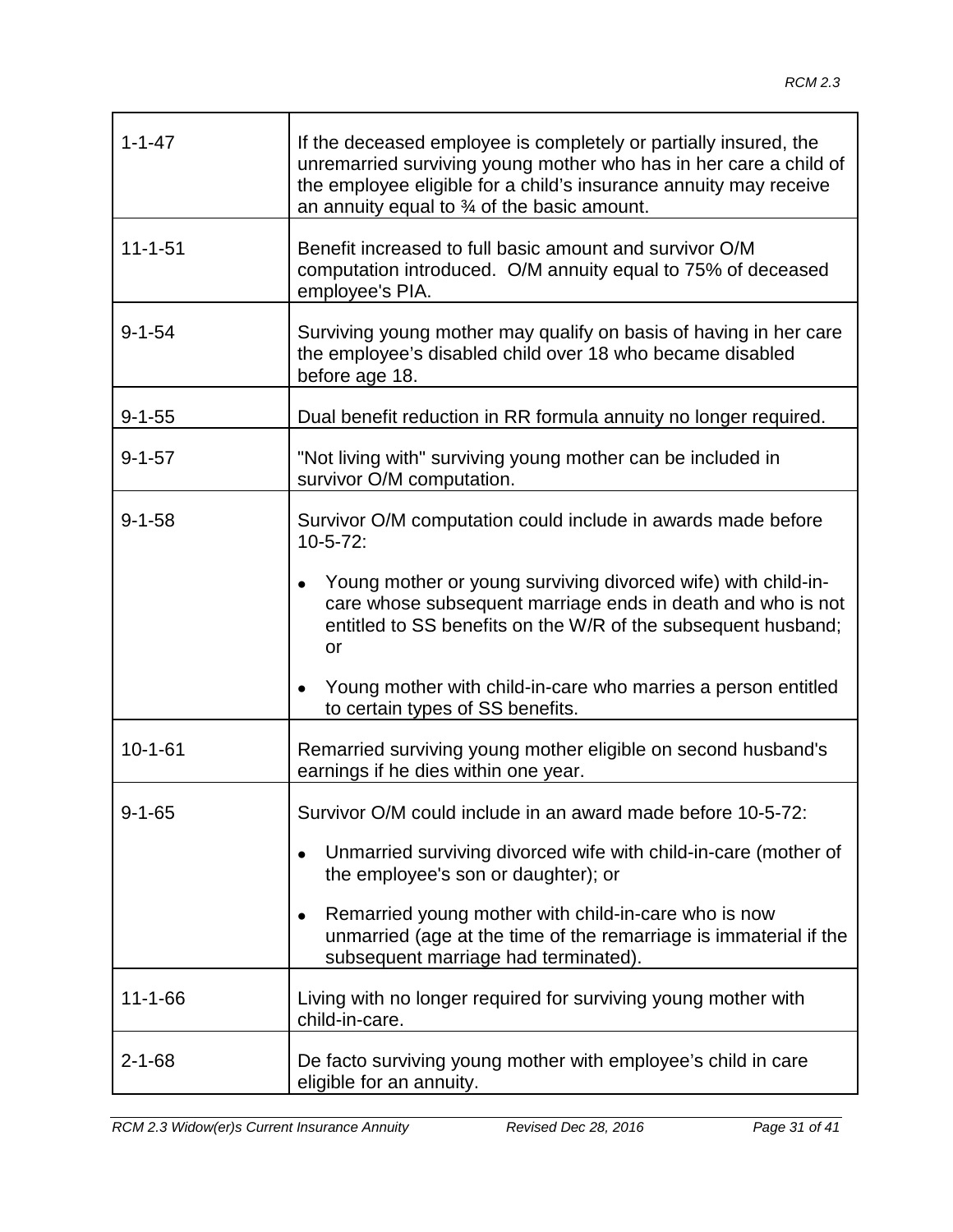|                | Duration of marriage requirement lowered to 9 months (3 months if<br>death was accidental).                                                                                                                                                                                                                                                                                                                                                                                         |
|----------------|-------------------------------------------------------------------------------------------------------------------------------------------------------------------------------------------------------------------------------------------------------------------------------------------------------------------------------------------------------------------------------------------------------------------------------------------------------------------------------------|
| $1 - 1 - 1975$ | The 1974 RRA revised the annuity calculation to Tier 1 and Tier 2.                                                                                                                                                                                                                                                                                                                                                                                                                  |
| $3 - 1 - 75$   | Surviving young father with employee's child in care becomes<br>eligible for a WCIA.                                                                                                                                                                                                                                                                                                                                                                                                |
| $9 - 1 - 81$   | Tier 1 entitlement of surviving mother/father based on minor child<br>ends when child attains age 16 (unless child is disabled) for new<br>entitlements as of this date. For young mother/father with an ABD<br>before 9-1-1981, a grace period extended the payment to the<br>young mother/father based on a child age 16 or age 17 through<br>the earlier of the child's attainment pf age 18 or August 31, 1983.                                                                 |
| $10 - 1 - 81$  | Surviving divorced young mother/father with a natural or legally<br>adopted child of the employee in care may receive an annuity.<br>Certain remarried young mothers/fathers with children in care can                                                                                                                                                                                                                                                                              |
|                | qualify for an annuity.                                                                                                                                                                                                                                                                                                                                                                                                                                                             |
| $6 - 1 - 82$   | Retroactivity of tier I limited to six months.                                                                                                                                                                                                                                                                                                                                                                                                                                      |
| 8-1-1992       | Nancy Johnson administrative ruling restored tier 1 to the young<br>mother/father annuity until the child attains age 18.                                                                                                                                                                                                                                                                                                                                                           |
| $9 - 1 - 83$   | Retroactivity of tier 1 and tier 2 limited to six months for<br>applications filed 9-1-83 or later.                                                                                                                                                                                                                                                                                                                                                                                 |
| 7-1-1996       | A stepchild must be dependent on employee for 1/2 support at the<br>employee's death to qualify their parent for a survivor<br>mother/father annuity.                                                                                                                                                                                                                                                                                                                               |
| $1 - 1 - 2002$ | Survivor annuity payable to young mother/father with child-in-care<br>based on the earnings record of a deceased employee who had<br>less than 120 months of railroad service, but at least 60 months of<br>railroad service after 1995 and a current connection with the<br>railroad industry. Tier 1 is payable only when the employee had<br>sufficient quarters of coverage based on combined railroad<br>compensation and SSA wages for an insured status under the SS<br>Act. |
| 2-1-2002       | Widow(er) Initial Minimum Amount (WIMA) established for<br>widow(er), disabled widow(er) or surviving young mother/father<br>annuity rates payable from 2-1-2002.                                                                                                                                                                                                                                                                                                                   |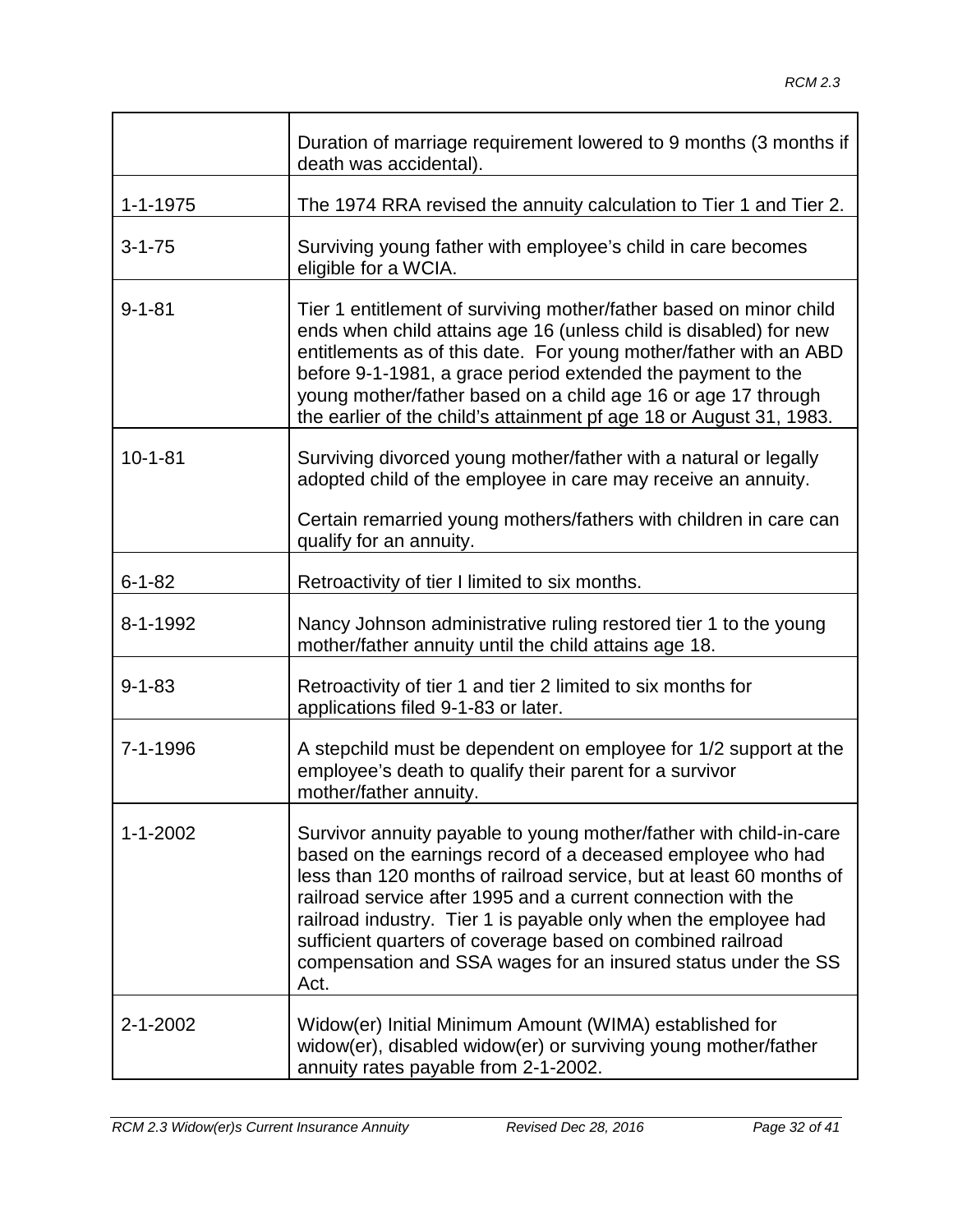#### **Appendix B - Effect of 1981 SS Act Amendments on the Payment of Mother's and Father's Annuities.**

#### A. General Information

Under the 1981 Social Security Amendments, effective with September 1, 1981 beginning dates, a young mother's/father's or remarried mother's/father's benefit will only be paid if the mother or father has in care a child under age 16, 16 or 17 and disabled or 18 and over if the child is entitled to a disabled child's annuity. (A divorced mother or father is entitled only if (s)he has a child under 16 or a child age 16 or over who is disabled.) For cases with a beginning date prior to September 1, 1981, there was a grace period which extended payment to a young mother/father based on a child age 16 or 17 through August 31, 1983.

There were no conforming amendments in the Railroad Retirement Act. However, the Railroad Retirement Act defines the computation of the tier I of a mother's/father's annuity as the amount which SSA would pay if SSA had survivor jurisdiction. So in any case in which SSA would pay nothing, nothing would be paid in tier I. But even in cases in which no payment is made to the young mother or father, (s)he is technically entitled until the youngest child attains 18, dies, marries or leaves her (his) care (whichever occurs first). The concept of entitlement is especially important when determining a prescribed period for a disabled widow(er)'s annuity.

Exception: If a young mother/father was awarded under the 1937 Act, and (s)he had been continuously entitled since the initial 1937 Act award, the 1981 Social Security Amendments had no effect on that mother's or father's annuity payments.

#### B. Grace Period

The grace period allowed continued payment of a full annuity to a young mother (father) through the earlier of the month before the last child attained age 18 or August 31, 1983. The grace period applied to a young mother (father) only if (s)he had a minor child in her (his) care. The benefit to which (s)he was entitled in August 1981 could be:

- a) a young mother's annuity;
- b) a spouse's annuity based on a minor child; or
- c) inclusion in the O/M based on a minor child.

The young mother (father) must have been entitled in August 1981. If (s)he was entitled prior to August 1981, lost entitlement prior to or in August 1981, and became reentitled after August 1981, (s)he did not get the grace period.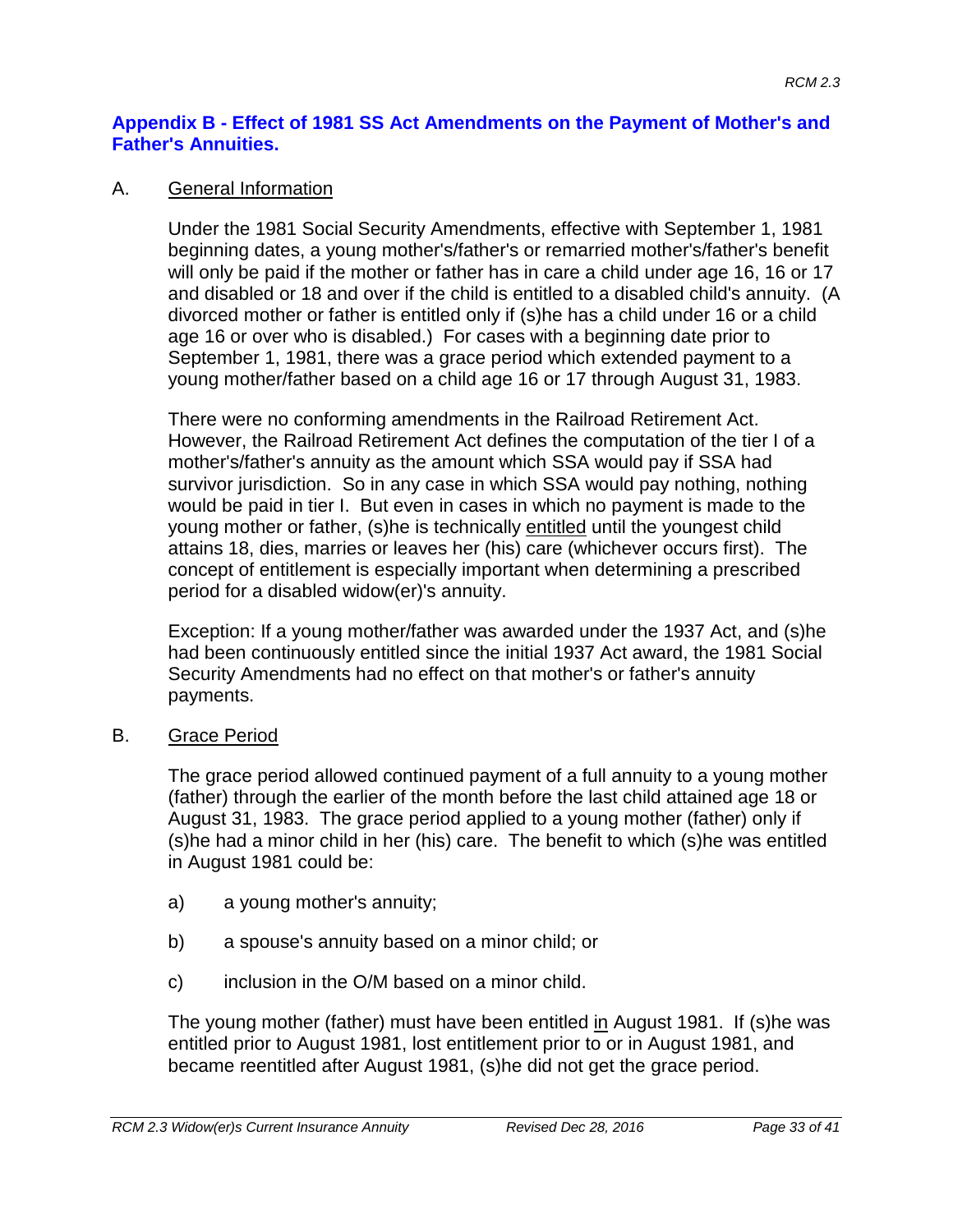EXAMPLE: A young mother terminated in January 1981 because the last child (age 16) left her care. In September 1981, the child returned to her care. Since she was not entitled in August 1981, she was not entitled to the grace period and she could not be paid.

If the young mother (father) was entitled in August 1981, the grace period would apply to the remarried mother's/father's annuity, even if there was a break in entitlement.

EXAMPLE: A young mother married in September 1981. Her marriage ended in divorced in January 1982 and she applied for a remarried mother's annuity. The grace period applied to her annuity.

#### **Appendix C - Family Codes**

#### **A. Assigning the Family Code**

Because the entitlement of a young mother/father-type annuitant (i.e., young mother/father, divorced mother/father or remarried mother/father) is dependent upon the entitlement of a minor or disabled child, it is important to have some mechanism which will "tie" the young mother/father-type annuitant to each child who causes the young mother/father-type entitlement. This mechanism will be the family code. Without the family code it will be impossible for SURVEA to produce correct attainment letters and folder referrals. And, if SURVEA does not properly move a folder, overpayments are likely to result.

The family code will be a single digit number which should correspond to the payee code for the young mother/father-type beneficiary. The family code will be the same in the record of the young mother/father. If a split family situation exists, and there are two young mother/father-type annuitants, young mother/father "B" and the "B" children would all have another family code.

Children who do not entitle a young mother/father do not have a family code. Therefore, there will be no family code input on a student or on any child who does not belong to a family group containing a young mother/father.

Examples:

• Situation 1: The family group consists of a young mother with two minor children aged 10 and 12, and a student.

| <b>Beneficiary</b> | <b>Payee Code</b> | <b>Family Code</b> |
|--------------------|-------------------|--------------------|
|                    |                   |                    |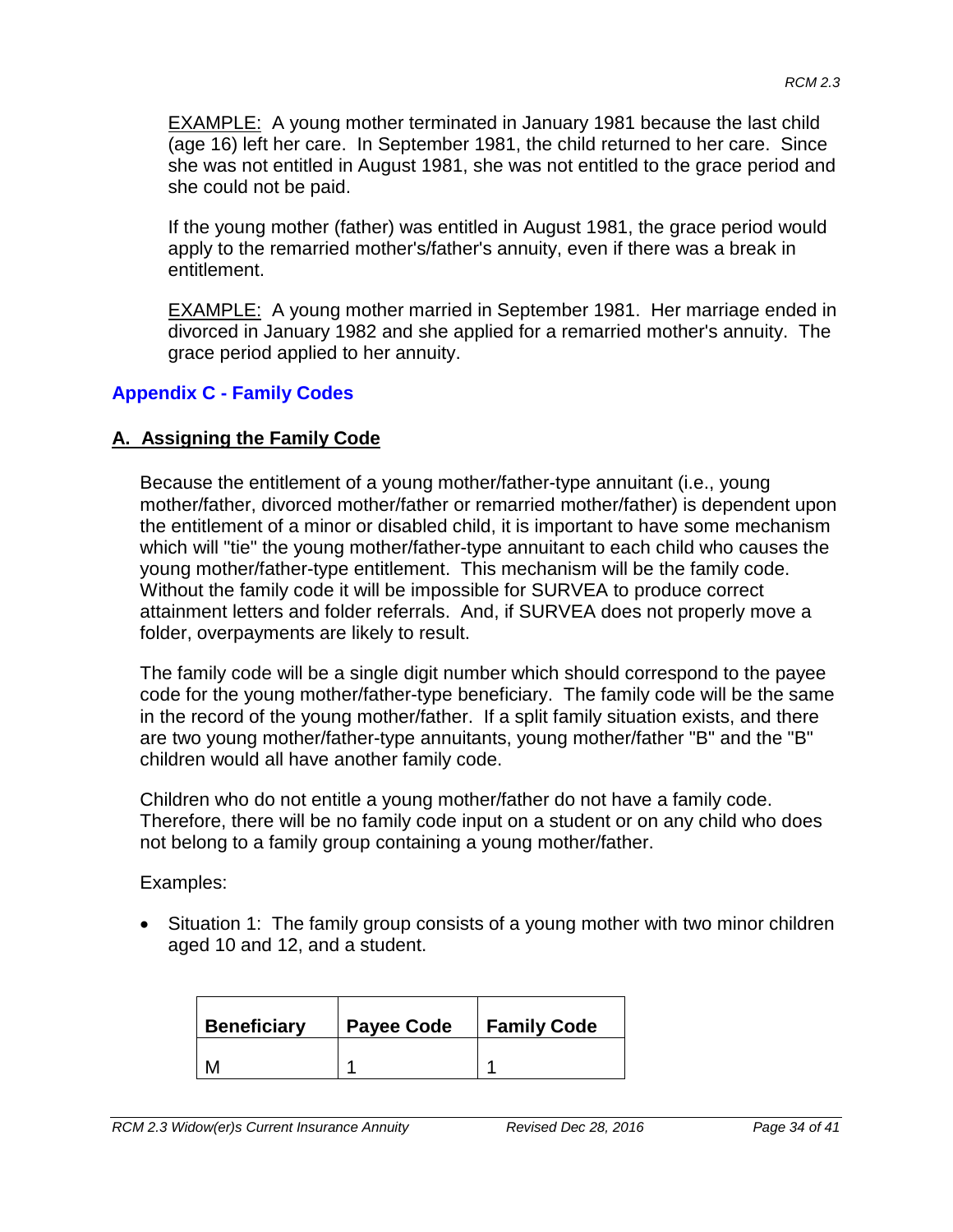| C <sub>1</sub> | っ |  |
|----------------|---|--|
| $\overline{C}$ | ว |  |
| TS             |   |  |

• Situation 2: The annuitants on the claim number consist of a divorced widow, a young mother, a minor child and a disabled child (a child in the young mother's care).

| <b>Beneficiary</b> | <b>Payee Code</b> | <b>Family Code</b> |
|--------------------|-------------------|--------------------|
| <b>KW</b>          | и                 |                    |
| М                  | $\overline{2}$    | $\overline{2}$     |
| С1                 | 3                 | $\overline{2}$     |
|                    |                   | 2                  |

• Situation 3: There is a split family group, consisting of a young mother with 2 children aged 2 and 4, divorced young mother with 2 children aged 15 and 17, and a student.

| <b>Beneficiary</b> | <b>Payee Code</b> | <b>Family Code</b> |
|--------------------|-------------------|--------------------|
| M                  | 1                 | 1                  |
| C <sub>1</sub>     | $\overline{2}$    | 1                  |
| C <sub>2</sub>     | 3                 | 1                  |
| KM                 | 4                 | 4                  |
| C <sub>3</sub>     | 5                 | 4                  |
| C <sub>4</sub>     | 6                 | 4                  |
| <b>NS</b>          |                   |                    |

• Situation 4: The family group composed of two minor children only. An aunt is the representative payee.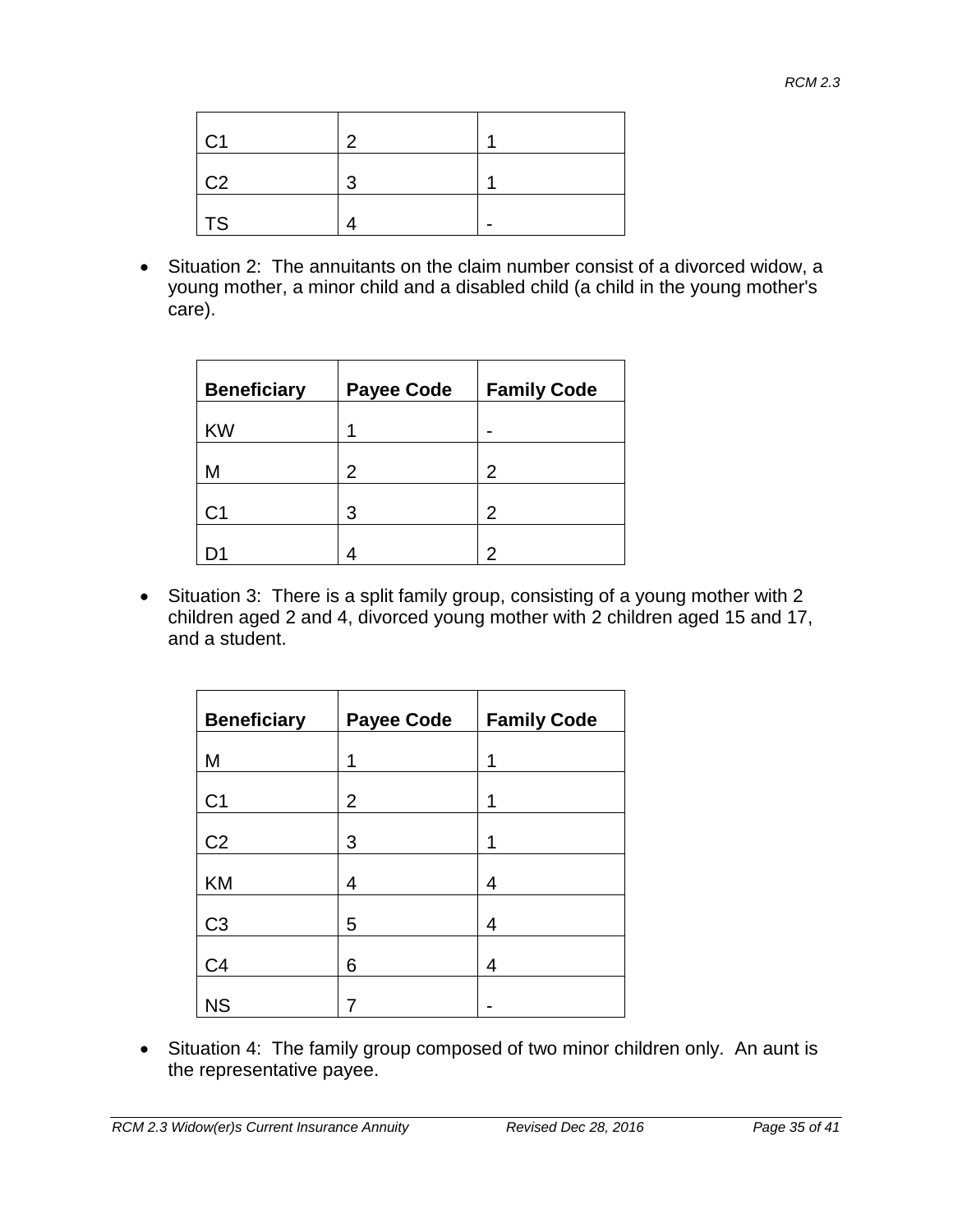| <b>Beneficiary</b> | <b>Payee Code</b> | <b>Family Code</b> |
|--------------------|-------------------|--------------------|
|                    |                   |                    |
|                    |                   |                    |

#### **B. Inputting the Family Code - Initial Manual Awards**

When processing an initial award to a family group on a G-364/G-364.1, the family code must be input on the G-364.

#### **C. Inputting the Family Code - SURCAL**

When a case is processed through SURCAL, the family code will be shown on the SURCAL input form (G-360a).

#### **D. Inputting the Family Code - Post Adjudicative Awards**

In most post-adjudicative handlings, the family code will already exist in the beneficiary's records. If the code exists, it is correct, and it doesn't need to be deleted, no action is necessary.

If the family code is in the record, it will be shown in at least one of these places:

- If the case was decombined as a function of the mass decombining job processed in October 1983, there should be a folder record which includes the beneficiary's date of birth, payee code and family code.
- Starting with the 1-3-84 MOMS tape, the family code, if it exists, will be shown in the first two positions of the second line (i.e., to the left of the box containing the policing code.) The family code will always be shown as a two digit number (e.g., 01, 02...09). If the only number that is shown to the left of the policing code box is a single digit, it is a twin code, not a family code.

The family code will not exist in the following types of cases unless it has already been input by G-607's/G-59, or by an award action involving a G-364 with a 12- 83 or later revision date:

- Multiple beneficiaries are still paid on a single payee code -- When processing the award to decombine, input the family code for each applicable beneficiary on the G-364.
- Family group was decombined prior to October 1983 When handling this type of case, input the family code for each applicable beneficiary by G-607's and a G-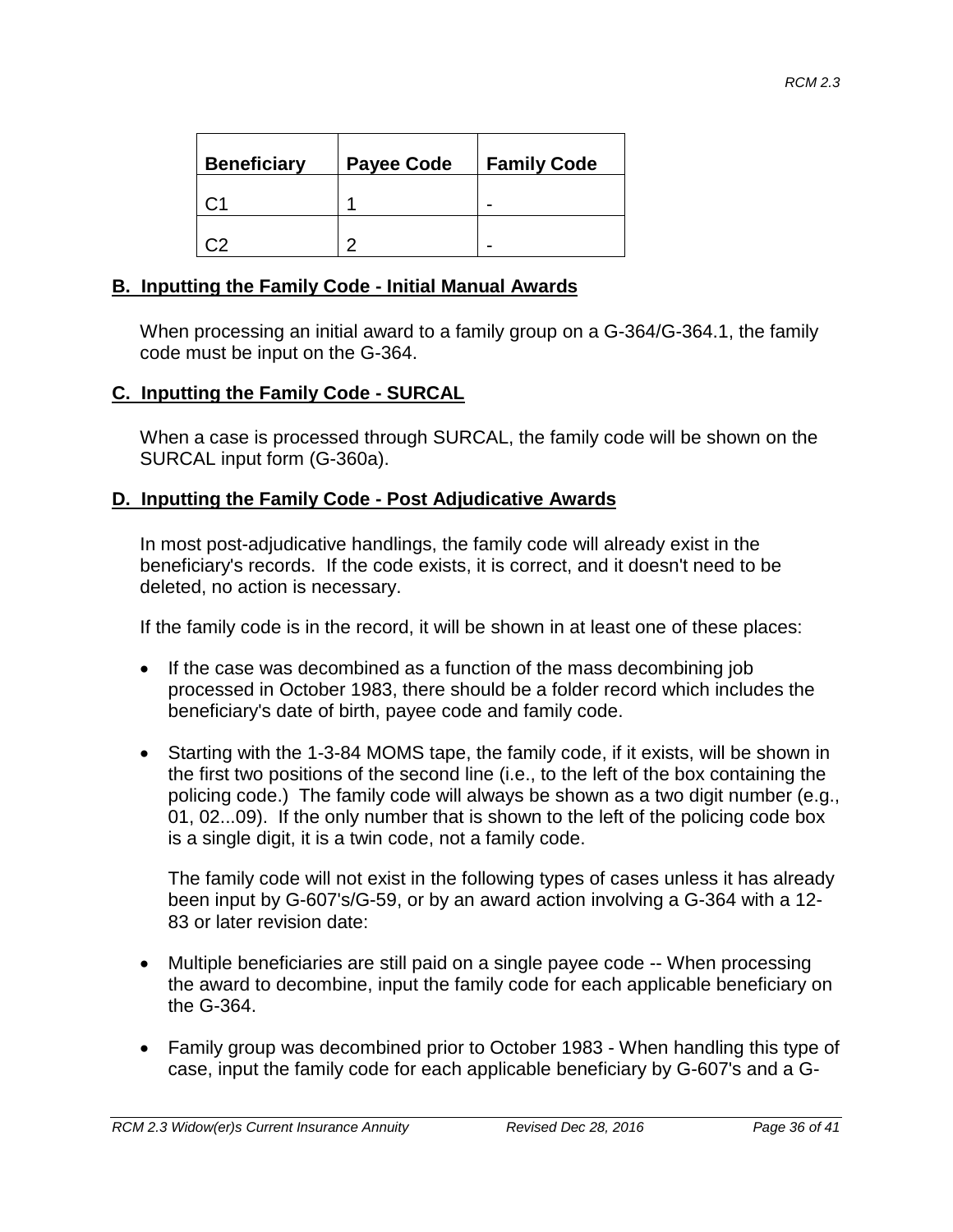59, if no award action is involved. If an award is involved, input the code on the G-364.

- Young mother/father-type beneficiary was not in current pay status; children were - In these cases, the children will not have a family code because the young mother/father-type beneficiary did not exist for payment purpose. When a reinstatement award (or initial award if the young mother/father-type beneficiary has just become entitled) is processed for the young mother/father-type beneficiary, input the family code on the G-364 for the young mother/father-type beneficiary. If the children are also involved in the award action, use the G-364 to input their codes. If an award action is not necessary for the children, use a G-607 and G-59 to input the code for each child. The family code must be the same number as the payee code on which the young mother/father-type beneficiary will now be paid.
- Disabled children If a case handled in the mass decombining job consisted of a young mother/father-type beneficiary, some minor children and a disabled child, it is probable that a family code was entered in the records of the young mother/father-type beneficiary and the minor children, but not the disabled child. In cases in which the disabled child can cause the young mother/father-type beneficiary's entitlement, input the family code by a G-607 and G-59 for the disabled child only, whenever an award action for the disabled child is not required. If an award action is required for the disabled child, input the code on the G-364.

#### **E. Correcting and Deleting Family Codes**

If a family code for a particular beneficiary needs to be corrected or deleted, submit a G-607 and G-59 for only the beneficiary involved.

Examples:

| <b>Beneficiary</b> | <b>Payee Code</b> | <b>Family Code</b> |
|--------------------|-------------------|--------------------|
| M                  | 1                 | 1                  |
| C <sub>1</sub>     | 2                 | 1                  |
| C <sub>2</sub>     | 3                 | 1                  |
| <b>KM</b>          | 4                 | 4                  |
| :З                 | 5                 |                    |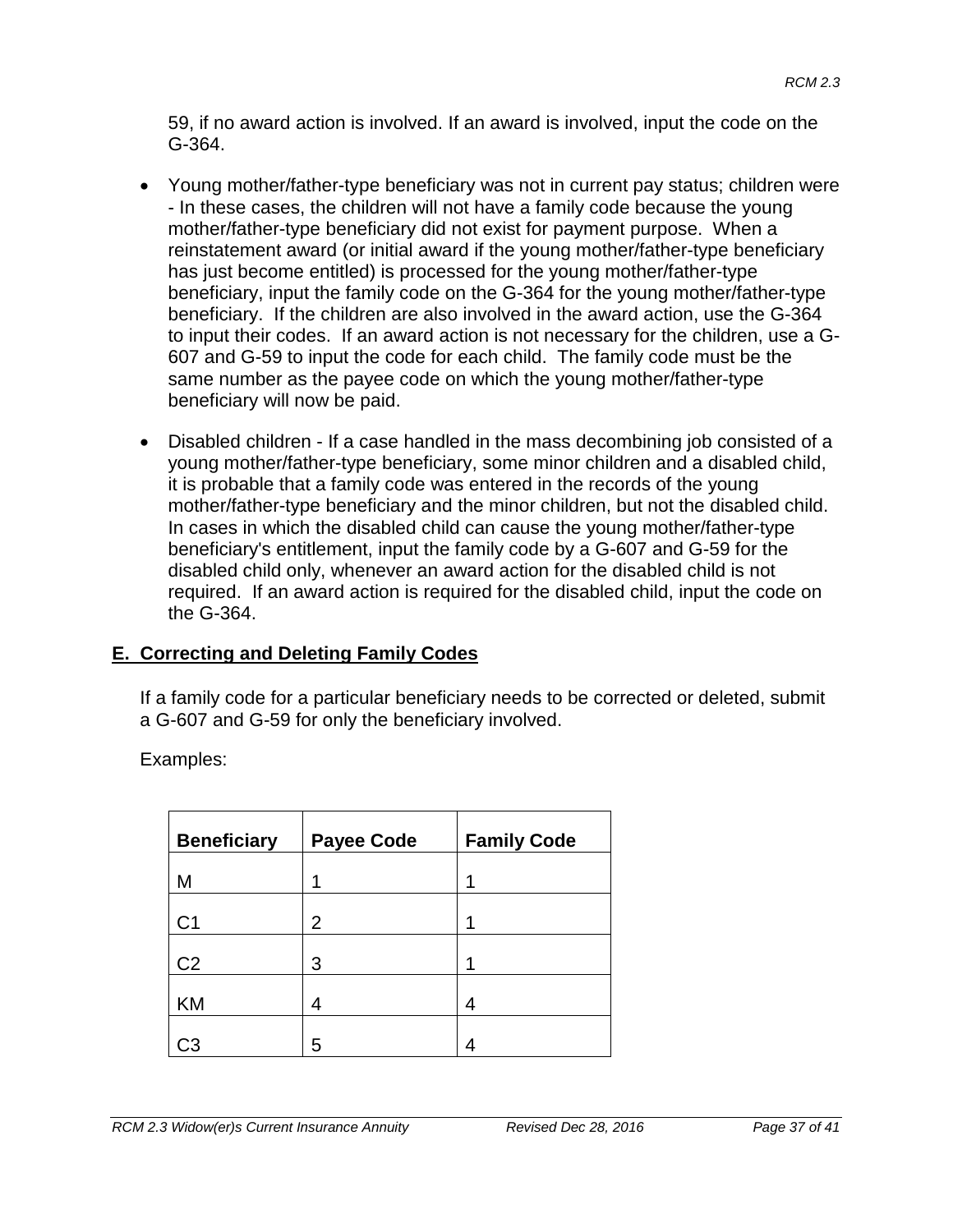C2 leaves M's care and goes to live with KM. Use a G-59 and G-607 to change C2's family code to 4.

| <b>Beneficiary</b> | <b>Payee Code</b> | <b>Family Code</b> |
|--------------------|-------------------|--------------------|
| М                  |                   |                    |
| С1                 | 2                 |                    |
|                    | ว                 |                    |

C2 attains 18 and is converted to a student. Delete the family code for C2/TS by a G-59 and G-607.

#### **Appendix D - Effect of August 14, 1992 Board Order (Nancy Johnson Cases)**

#### General Information

On August 14, 1992, the Board approved a change in the payment policy which continues payment of tier I benefits to young mothers and fathers until their youngest child attains age 18. The effective date of this decision is August 1, 1992. The Board Order does not apply to young remarried widow(ers) and young surviving divorced spouses.

These cases are known as "Nancy Johnson" cases because the Board order to reinstate the young mother's/father's tier I was a result of a court case filed by Ms. Nancy Johnson.

#### A. Case Handling

The following guidelines should be used in determining how a case should be handled.

1. Tier I Currently Being Paid

Effective August 1, 1992, do not terminate the tier I component of a young widow(er) whose last child has attained age 16. Age 16 attainment referrals will be retained in SAPT until SURVEA is changed to stop issuing the referral.

2. Tier I Previously Suspended or Terminated Prior to August 1, 1992

Tier I may be reinstated August 1, 1992 to the young mother or father if all of the following conditions are met: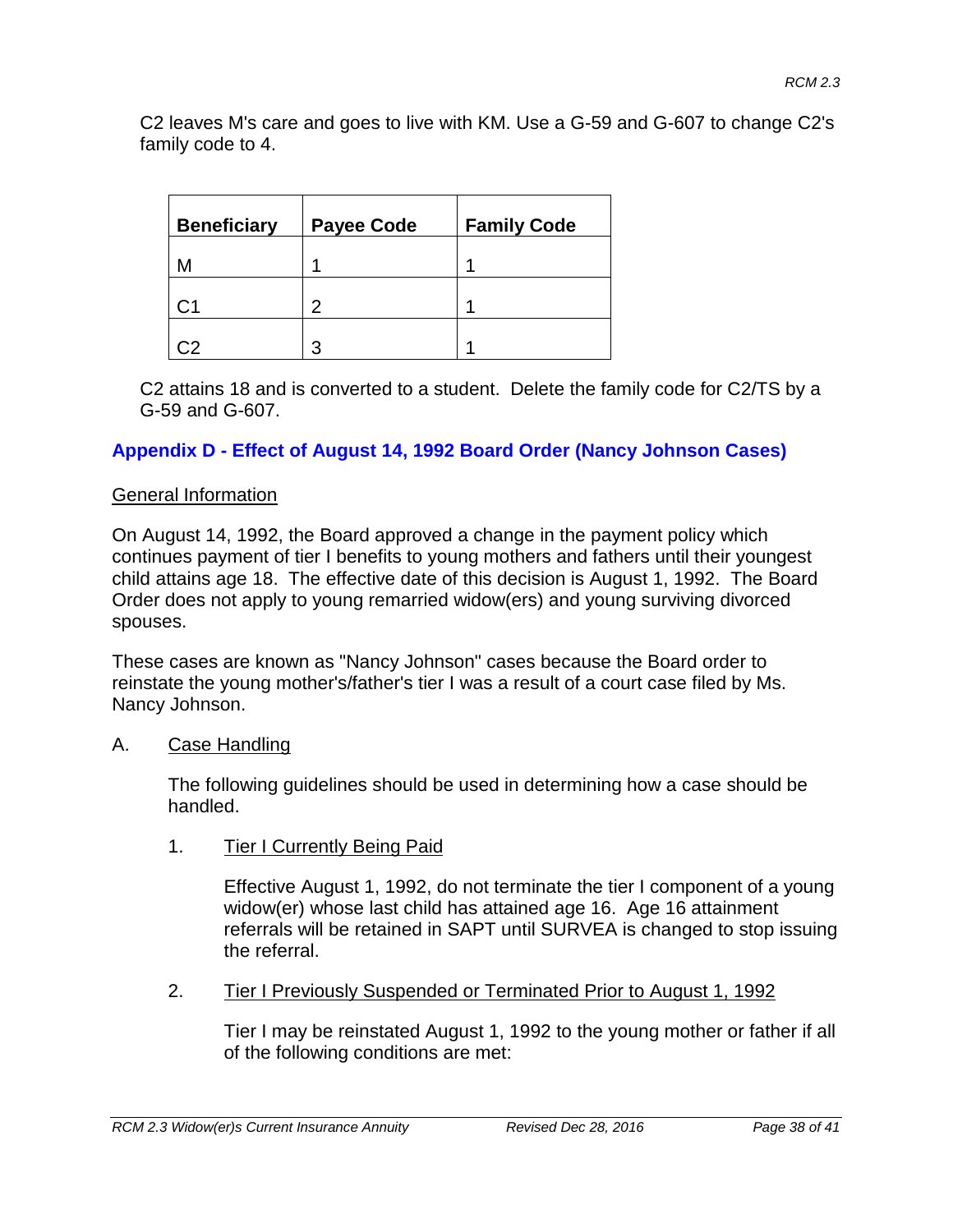- Tier I was properly terminated or suspended in accordance with the procedure in effect prior to August 1, 1992, and
- The annuitant whose tier I terminated filed a timely reconsideration request or appeal, and
- The reconsideration request or appeal was not resolved prior to August 1, 1992, and
- The child is under age 18 on August 1, 1992.

#### 3. Tier I Suspended or Terminated August 1, 1992 or Later

Since the Board Ruling is effective August 1, 1992, any case where the tier I was terminated or the case was recertified to remove the young mother's or father's tier I after August 1, 1992, the tier I must be reinstated from August 1, 1992.

Example: M's last child attained age 16 in June 1992. On August 5, 1992, a recertification award was processed to remove M's tier I from June. Since the voucher date is after

August 1, 1992, M's tier I should be reinstated effective August 1, 1992 to comply with the Board decision. (Her tier I is not payable for June and July.) If the tier I overpayment made to M as a result of the late adjustment exists, recovery of the overpayment will be waived. If accruals due any other family members were previously withheld, the withheld amounts should be repaid in full.

NOTE: In this same example, if a suspension or termination had been entered before August 1, 1992, tier I should not be reinstated. Any overpayment established and in the process of recovery should continue to be pursued.

When reinstating the tier I portion of a young mother's/father's annuity, include the following paragraph:

"The tier I portion of your annuity is being reinstated due to a change in Board policy effective August 1, 1992. The tier I component is now payable under the same eligibility standards as tier II.

#### 4. Initial Entitlement Cases

In WCIA cases where the last child is under age 16 on the OBD but attains age 16 prior to August 1, 1992 and the annuity has not yet been awarded, the young mother or father should be paid as follows:

• Tier I should be included for any month the child is under age 16.